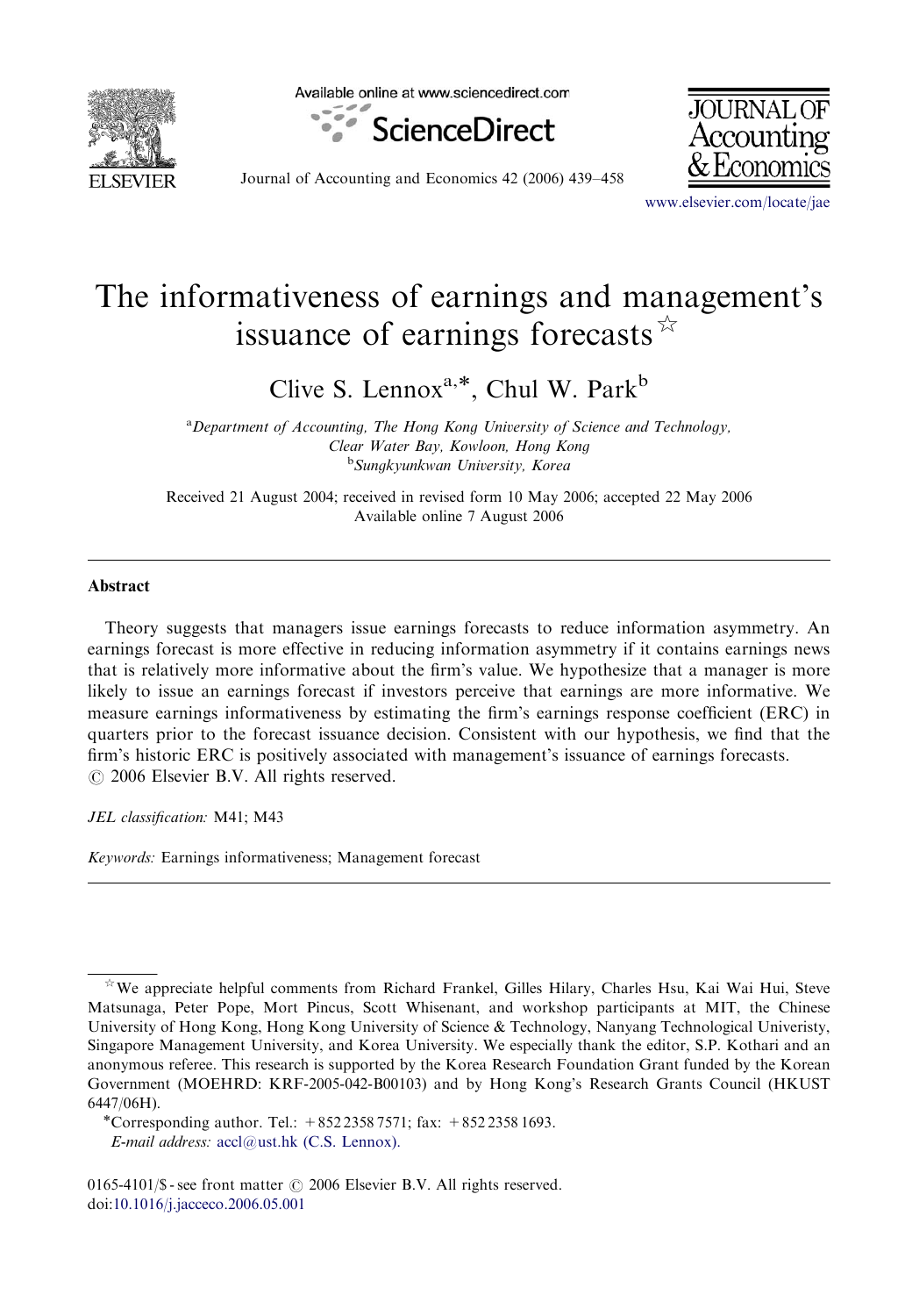# 1. Introduction

Theory suggests that managers disclose value-relevant information to investors in order to reduce information asymmetry. A reduction in information asymmetry lowers the opportunity for investors to profit from informed trading and therefore reduces the costs to investors of acquiring private information [\(Diamond, 1985](#page-18-0); [King et al., 1990](#page-18-0)). Moreover, a reduction in information asymmetry increases liquidity in the company's stock and reduces the cost of capital ([Diamond and Verrecchia, 1991\)](#page-18-0).

Prior research has shown that management earnings forecasts reduce information asymmetry (e.g., [Ajinkya and Gift, 1984;](#page-18-0) [Kasznik and Lev, 1995](#page-18-0); [Frankel et al., 1995;](#page-18-0) [Coller and Yohn, 1997](#page-18-0)). We argue that the reduction in information asymmetry is greater if investors believe that management earnings forecasts are more informative about stock prices. The information content of a management forecast, and therefore the likelihood of such forecasts, should increase in: (1) the magnitude of the earnings news disclosed by the forecast, and (2) the strength of the market's reaction to each unit of earnings news. Thus, we expect that firms are more likely to forecast earnings if the magnitude of the earnings news is larger and the market's response to each unit of earnings news is stronger. Although [Kasznik and Lev \(1995\)](#page-18-0) examine the association between management forecasts and the magnitude of earnings news, there is no evidence on the association between management's propensity to issue forecasts and the market's sensitivity to earnings news. Our objective is to address this gap in the literature. Specifically, we hypothesize that a manager is more likely to issue earnings forecasts if investors respond more strongly to each unit of earnings news, i.e., greater earnings informativeness.

A manager may be uncertain how strongly investors will respond to earnings news, so we use price sensitivity to past earnings news (i.e., ERC) as a proxy for the manager's beliefs. This is predicated on the assumption that the manager expects a stronger market response if the market responded more strongly to the firm's past earnings news.<sup>1</sup> We measure the market's reaction to past earnings news by estimating each firm's historic earnings response coefficient or ERC ([Collins and Kothari, 1989](#page-18-0)) over the 16 firm-quarters prior to the quarter in which the management chooses whether to forecast earnings. For example, we model the decision to issue an earnings forecast in the first quarter of 1998 using an ERC estimated from the 16 firm-quarters over the period 1994–1997.

Using a sample of 2070 firms and 18,680 firm-quarters, we find a strong positive association between a firm's historic ERC and management's issuance of earnings forecasts. This is consistent with our hypothesis that managers are more likely to issue earnings forecasts if investors perceive earnings to be more informative. The association continues to hold after we control for other variables such as earnings volatility, return volatility, and revisions in analysts' forecasts of future earnings.<sup>2</sup> In addition, we partition the management forecasts according to whether they convey good news or bad news and find that a firm's historic ERC is positively associated with both types of forecasts. Finally, a firm's ERC is positively associated with the future decision to forecast earnings, but there

<sup>&</sup>lt;sup>1</sup>Consistent with this assumption, the market's reaction to the management forecast is stronger for firms that have a high historic ERC compared to firms that have a low historic ERC (see Section 4.3).

 $K<sup>2</sup>Kasznik$  and Lev (1995) find that management forecasts of bad news are positively associated with the magnitude of the revision in analyst earnings forecasts. In interpreting these results, the authors suggest that managers are more likely to forecast bad news if earnings disappointments are more permanent.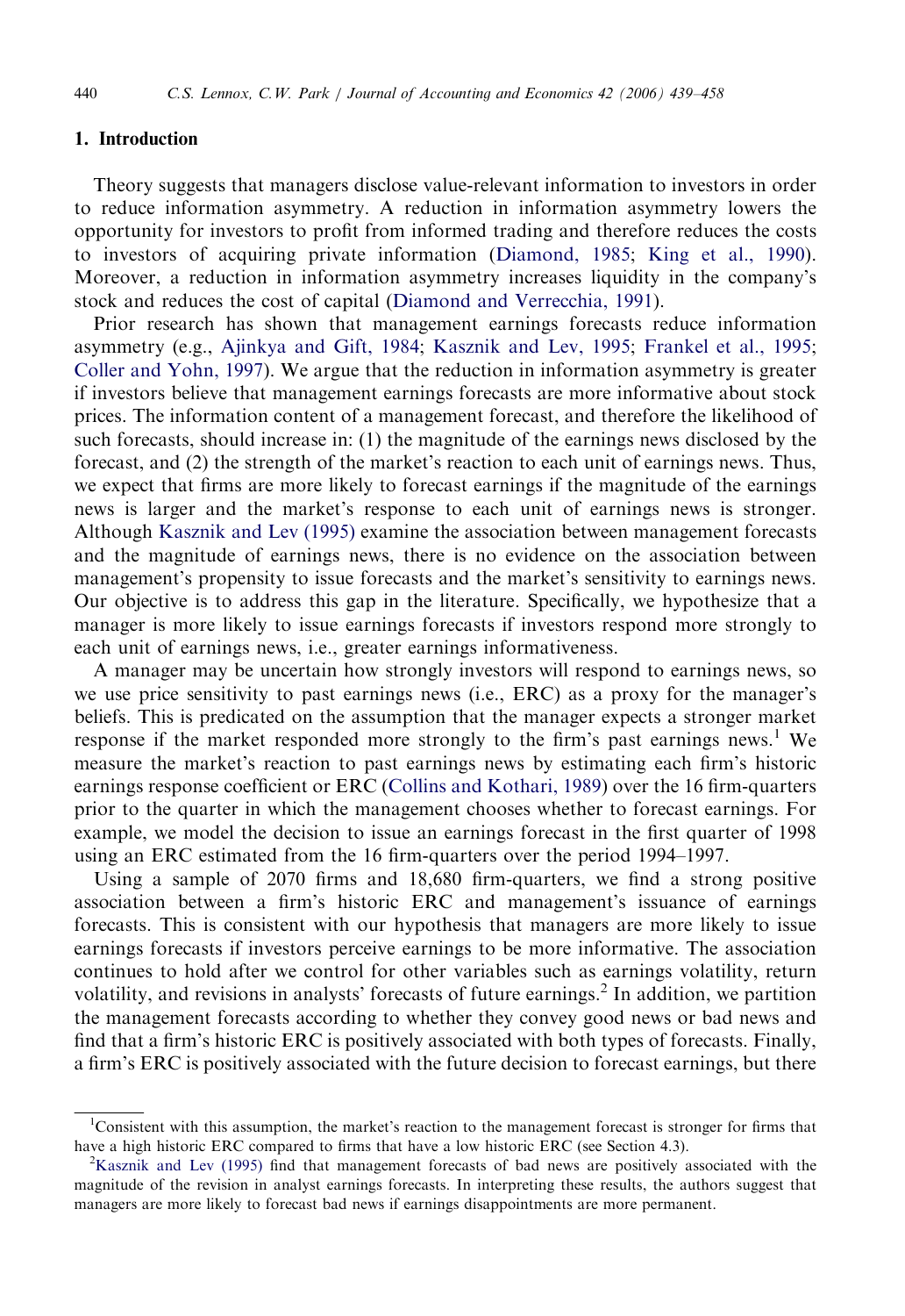is no relation with past earnings forecasts, suggesting that the direction of causality is from the ERC to management forecast issuance rather than the other way around.

Prior research shows that managers are more likely to issue an unfavorable earnings forecast when the magnitude of the negative earnings surprise is larger ([Kasznik and Lev,](#page-18-0) [1995](#page-18-0)). Our study contributes to the literature by showing that management forecast issuance is positively associated with earnings informativeness per unit of the earnings surprise, after controlling for the magnitude of the earnings surprise. Thus, we identify earnings informativeness as an incremental factor that motivates managers to forecast earnings.

The rest of this paper is organized as follows. Section 2 reviews the literature, develops the hypothesis, and explains the research design. Section 3 discusses the sample and provides descriptive statistics. Section 4 presents the multivariate results and Section 5 concludes the paper.

#### 2. Literature review, hypothesis development, and research design

# 2.1. Management earnings forecasts and information asymmetry

Extant studies indicate that management forecasts reduce information asymmetry, either between managers and investors or among investors. For instance, [Ajinkya and Gift](#page-18-0) [\(1984\)](#page-18-0) find that managers forecast earnings in order to move investor expectations toward management beliefs about future earnings. [Kasznik and Lev \(1995\)](#page-18-0) use the magnitude of the earnings surprise to measure information asymmetry and find that managers are more likely to forecast bad news if the negative earnings surprise is larger. However, they find no association between the magnitude of the positive earnings surprise and the issuance of good news forecasts. Consistent with forecasts reducing the cost of capital, [Frankel et al.](#page-18-0) [\(1995\)](#page-18-0) show that managers are more likely to issue earnings forecasts when firms access the capital markets. Finally, [Coller and Yohn \(1997\)](#page-18-0) find that bid-ask spreads decrease significantly over the 21-day period surrounding the issuance of management forecasts. While each of these studies supports the view that management forecasts reduce information asymmetry, we know of no prior study that tests whether managers are more likely to forecast earnings if earnings are more informative to investors.

#### 2.2. AIMR disclosure ratings and management earnings forecasts

Our study uses earnings forecasts to capture management disclosures, whereas some studies use Association for Investment Management Research (AIMR) ratings. [Lang and](#page-18-0) [Lundholm \(1993\)](#page-18-0) present two competing hypotheses about the association between AIMR disclosure ratings and the correlation between earnings and returns. (The earnings-return correlation is closely related to the firm's ERC, which is our measure of earnings informativeness). First, by disclosing value-relevant earnings news, a firm can reduce the costs to investors of acquiring private information. In this case, the firm has a greater incentive to disclose earnings information if the earnings-return correlation is higher. Alternatively, a low earnings-return correlation may indicate high information asymmetry, in which case a firm may disclose more and have a higher AIMR rating. Ultimately, Lang and Lundholm find a negative association between AIMR ratings and the earnings-return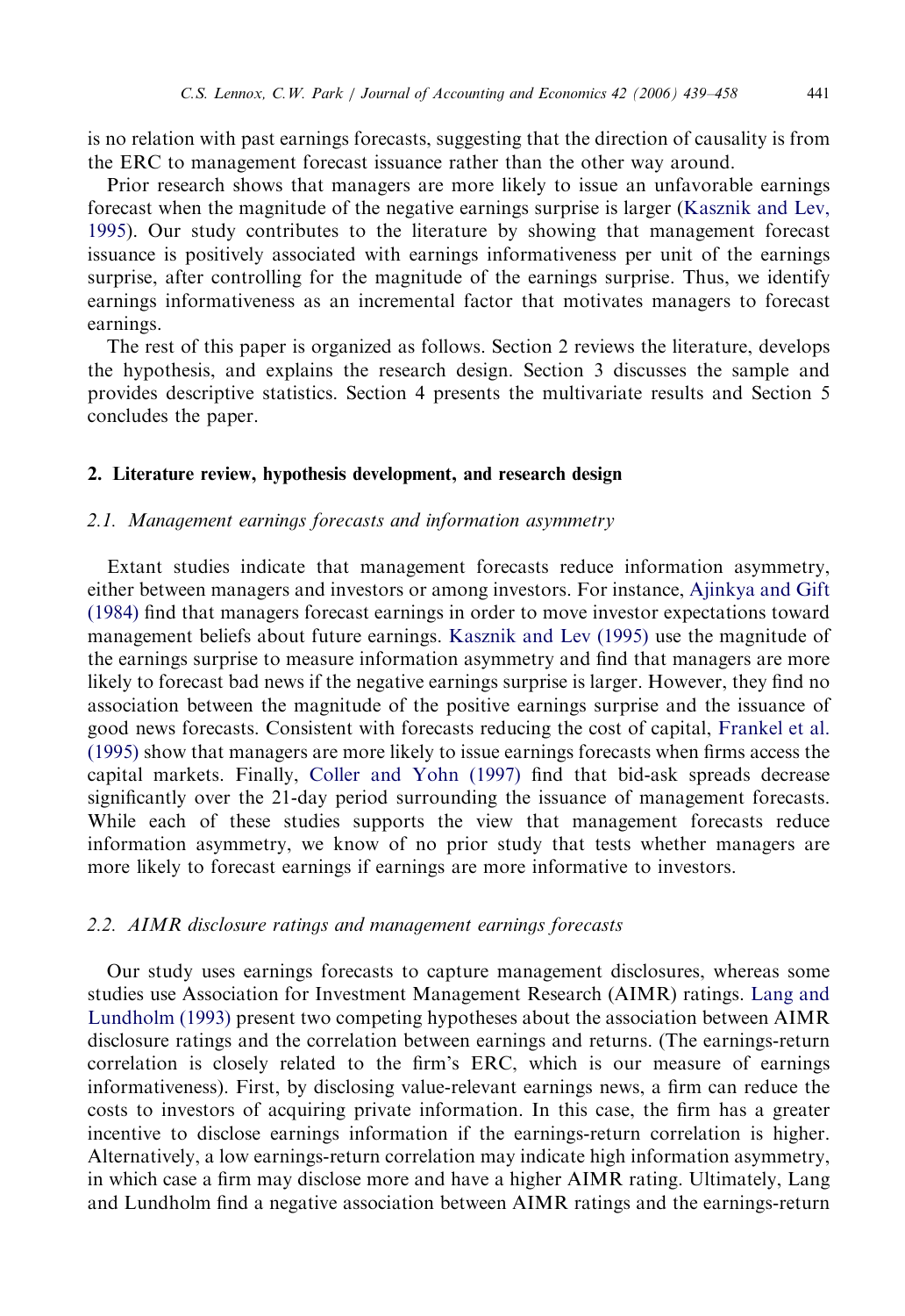correlation and surmise that lower earnings-return relations reflect higher information asymmetry, which disclosures help to reduce.

Our study focuses on management forecasts of earnings, whereas AIMR ratings capture both earnings and non-earnings disclosures. [Lundholm and Myers \(2002\)](#page-18-0) suggest that AIMR ratings poorly measure management forecasts since there is no mention of forecasts in the documentation of the AIMR scoring system and the AIMR opposes any requirement that managers forecast earnings  $(AIMR, 1993)$ .<sup>3</sup> Moreover, we predict a positive association between management forecast issuance and ERCs, whereas Lang and Lundholm find that AIMR ratings are negatively associated with the earnings-return correlation. Although our prediction differs from their finding, the two studies are not inconsistent because AIMR ratings are more closely associated with non-earnings information (see footnote 3), and thus negatively related to ERCs. In contrast, management forecasts mainly provide earnings information, and hence would be positively related to ERCs.<sup>4</sup>

Recent studies investigate the association between AIMR disclosure ratings and the ''future ERC,'' which reflects the association between current returns and future earnings ([Gelb and Zarowin, 2002;](#page-18-0) [Lundholm and Myers, 2002\)](#page-18-0). These studies argue that disclosures bring the future forward, causing current returns to be more strongly associated with future earnings news and less strongly associated with current earnings news. According to this argument, disclosures affect the ability of investors to predict future earnings and therefore may also affect the firm's ERC. This raises a causality issue that we explore in Section 4.2.

# 2.3. Management earnings forecasts and the determinants of ERCs

Prior studies explain the issuance of management forecasts using independent variables that are associated with ERCs. Therefore, it is important to control for these variables in our model. [Imhoff and Lobo \(1992\)](#page-18-0) argue that earnings volatility can explain ERCs because volatility captures either ex ante uncertainty or the noise in accounting earnings. On the one hand, we might expect a positive association between management forecast issuance and earnings volatility as managers issue forecasts in an attempt to reduce uncertainty. On the other hand, we might expect a negative association if greater earnings volatility implies greater noise in accounting earnings (and a lower ERC). In addition, managers may be unwilling to forecast good news when earnings volatility is high because there is a higher risk of litigation if actual earnings fall short of the forecast ([Waymire, 1985\)](#page-19-0).<sup>5</sup>

<sup>&</sup>lt;sup>3</sup>Using data for 1995–1996, we find that the correlation between the total AIMR ratings and management forecasts is 0.053 (p-value = 0.064) and the correlation between the AIMR investor relations (IR) score and management forecasts is  $-0.004$  (p-value = 0.911). The tenuous relation between AIMR ratings and management forecasts indicates that AIMR ratings are primarily explained by other types of disclosures (e.g., disclosure of information in annual or quarterly reports) or managers' disclosures during the IR sessions (e.g., responsiveness to analyst questions and accessibility of managers). Note, however, that the data for AIMR ratings are available only up to 1996. Thus, the above correlations should be interpreted with caution. <sup>4</sup>

Management forecasts are often issued with supplementary disclosures that improve the credibility of earnings forecasts [\(Miller, 2002](#page-18-0); [Hutton et al., 2003](#page-18-0); [Baginski et al., 2004\)](#page-18-0).

<sup>&</sup>lt;sup>5</sup>[Baginski and Hassell \(1997\)](#page-18-0) find that managers issue imprecise forecasts (e.g., an earnings range) to convey the uncertainty in earnings. Therefore, earnings volatility may affect the type of forecast issued rather than the decision to issue a forecast.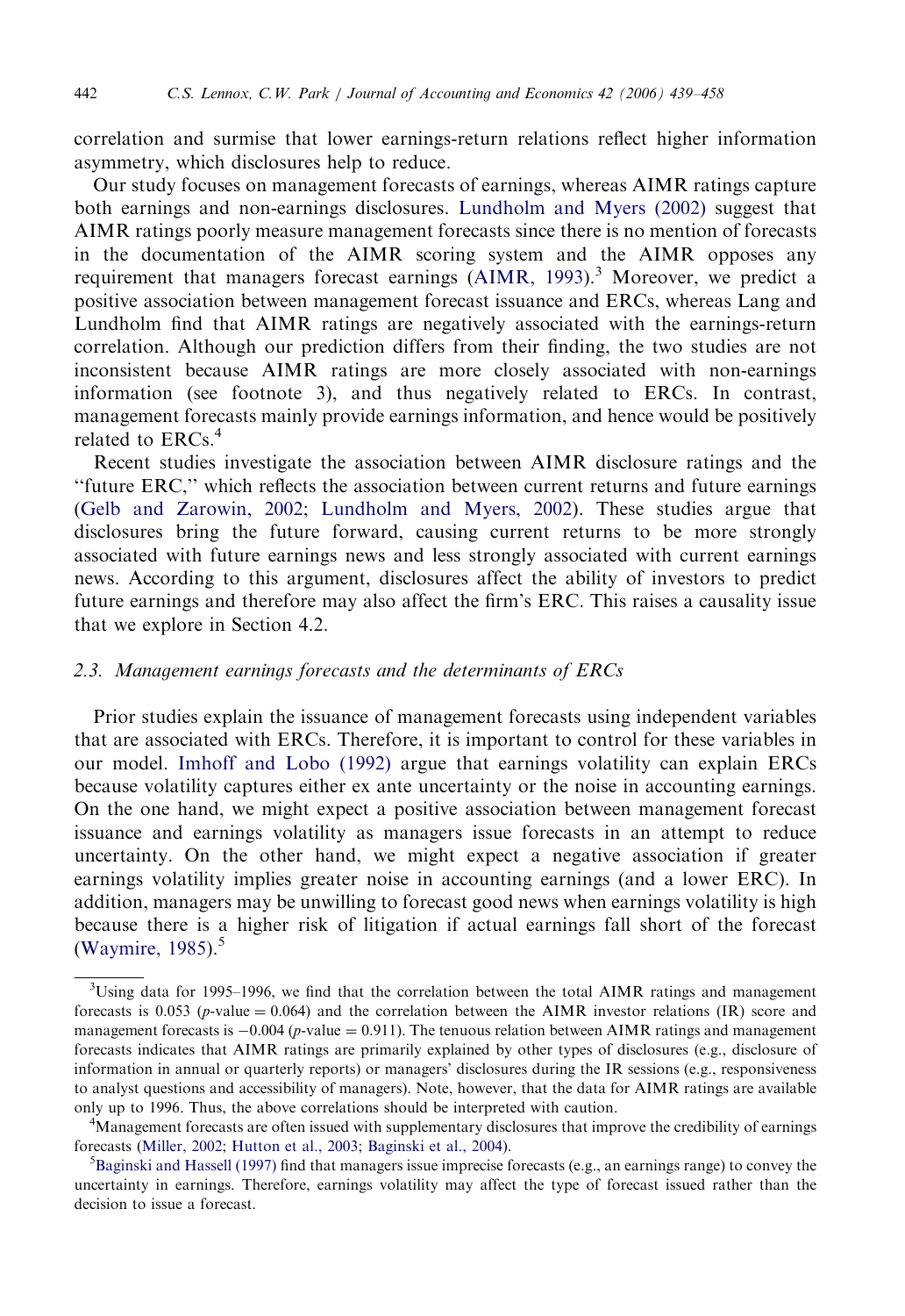Empirical evidence on the association between earnings volatility and management forecasts is mixed. For instance, [Cox \(1985\)](#page-18-0) finds a significant negative association, [Waymire \(1985\)](#page-19-0) finds a significant negative relation for good news firms but not for bad news firms, [Lev and Penman \(1990\)](#page-18-0) find no significant association, and [Baginski](#page-18-0) [et al. \(2004\)](#page-18-0) find no association between earnings volatility and management's tendency to explain their forecasts. In any case, we control for earnings volatility to ensure that the ERC does not merely capture an effect that has already been documented in the literature. We also control for return volatility because this variable may affect the ERC and it has been used in prior studies of management forecasts (e.g., [Kasznik and Lev,](#page-18-0) [1995](#page-18-0)).

# 2.4. Hypothesis development

Theory indicates that firms have incentives to disclose value-relevant information to investors. Specifically, [Diamond \(1985\)](#page-18-0) models an economy in which investors can acquire costly private information about firm value and thereby realize larger profits from trading in the firm's shares. Although an individual investor's welfare can be improved by collecting more information, private information acquisition leaves investors collectively worse off because information gathering is costly. Diamond shows that a firm can improve the collective welfare of investors by disclosing information publicly, thereby pre-empting private information acquisition. Thus, public disclosure protects investors from themselves, and the firm can be thought of as a coalition that maximizes total investor welfare. Diamond also shows that public disclosure makes investors' beliefs more homogeneous, thereby reducing the magnitude of investors' speculative positions and improving risk-sharing among investors. [Diamond and Verrecchia \(1991\)](#page-18-0) extend this analysis and demonstrate that public disclosure increases future liquidity in a firm's stock, which in turn results in a lower cost of capital.

An earnings forecast is an important type of public disclosure that should reduce information asymmetry. The information benefits of a management forecast should be greater—and managers should thus be more likely to issue forecasts—if investors perceive the forecast to be more informative. We assume that managers perceive the infor mativeness of their forecasts to be increasing in the strength of the market's response to the firm's past earnings news, which we measure by the firm's historic ERC. While we would ideally estimate the ERC using the market's reaction to past management *forecasts*, many firms never or only rarely issue management forecasts. Instead, we estimate ERCs based on the market's reaction to the firm's earnings announcements in past quarters. Our maintained assumption is that the firm's historic ERC captures the strength with which the market would respond to a management forecast.<sup>6</sup> We test the hypothesis that management is more likely to issue earnings forecasts if the firm's historic ERC is larger.

<sup>6</sup> To provide evidence on this assumption, we compare the market's response to the management forecasts of high-ERC versus low-ERC firms. As explained in Section 4.3, we find a stronger market response to the management forecast if the firm has a higher historic ERC. This supports our assumption that managers would anticipate a stronger market response to the management forecast if the market had responded more strongly to past earnings news.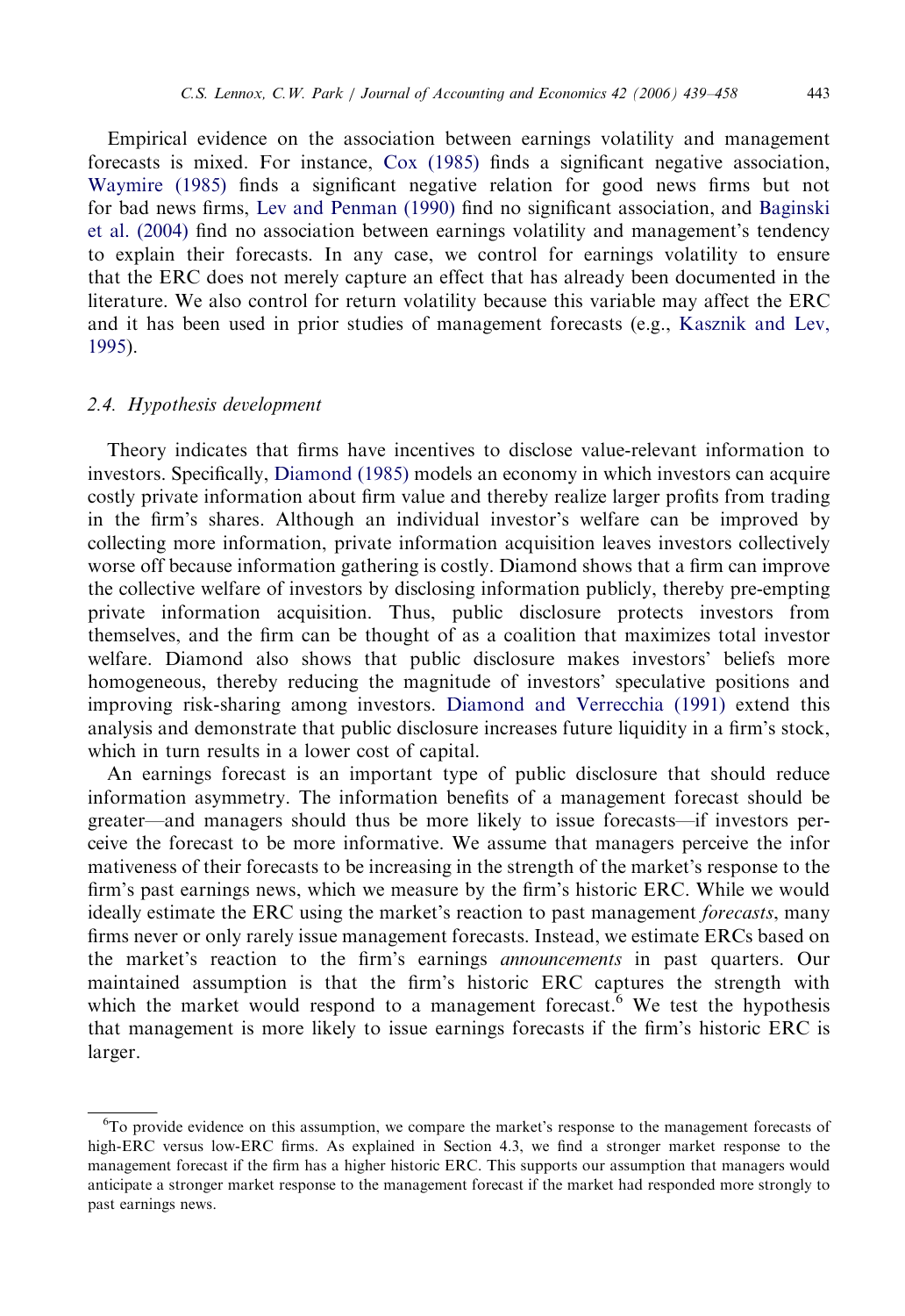# 2.5. Research design

We test the association between management forecasts and the firm's ERC by estimating

$$
MFDUM = \alpha_0 + \alpha_1 ERC + \alpha_2 |EARNINGS_SURPRISE| + \text{Controls} + \nu, \tag{1}
$$

where  $MFDUM$  is a dummy variable that equals one if management issues at least one earnings forecast during the quarter and zero otherwise, and EARNINGS SURPRISE equals the reported earnings per share for that quarter minus the most recent mean analyst forecast before the previous quarter's earnings announcement date, scaled by the stock price. We estimate each firm's ERC by regressing two-day  $[0, +1]$  cumulative marketadjusted stock returns on the earnings news of the preceding 16 quarters, where day 0 is the earnings announcement date in a past quarter; the earnings news of a past quarter equals earnings per share (EPS) for that quarter minus the most recent prior mean analyst earnings forecast, scaled by the closing share price on day  $-1$ . We update our estimates of each firm's ERC on a rolling basis from 1994 to 2002. Eq. (1) tests whether the ERC is associated with the issuance of a management forecast in the subsequent quarter. For example, we model the issuance of a management forecast in the second quarter of 1998 using an ERC that is estimated from the second quarter of 1994 to the first quarter of 1998. Under our hypothesis, the firm's ERC is positively related to the issuance of management forecasts (i.e.,  $\alpha_1 > 0$ ).

The information content of a management forecast depends upon both the magnitude of the earnings surprise ( $|EARNINGS$ <sub>N</sub> URPRISE) and the sensitivity of the market's reaction to each unit of earnings news (ERC). For example, even if the earnings surprise is large, a firm may choose not to forecast earnings if the ERC is small. Similarly, even if the ERC is large, a firm may not forecast earnings if the earnings news is small. Thus, we expect that both |EARNINGS\_SURPRISE| and ERC are positively associated with the issuance of management forecasts. Eq. (1) presents *ERC* and *EARNINGS\_SURPRISE* in an additive specification because we wish to test whether the ERC variable is statistically significant after controlling for the magnitude of the earnings surprise.<sup>7</sup>

## 2.6. Time line for management forecasts and analyst forecasts

[Fig. 1](#page-6-0) illustrates a time line for a hypothetical firm in the fourth quarter of 2000. The quarter is classified as a ''management forecast quarter'' because a management forecast is issued during the period between the prior earnings announcement date (October 18, 2000) and the day before the current earnings announcement date (January 19, 2001). We label the most recent mean analyst forecast prior to the management forecast date (December 20, 2000) as  $AF1$ . A management forecast is considered good, bad, or neutral news if it is, respectively, above, below, or equal to AF1.

We construct EARNINGS\_SURPRISE using the most recent mean analyst forecast prior to the previous quarter's earnings announcement date, labeled AF2. AF2 is not affected by the management forecast because it always precedes the management forecast quarter. We measure  $EARNINGS$  SURPRISE using AF2 rather than AF1 because AF1 is missing for quarters in which managers do not forecast earnings.

<sup>&</sup>lt;sup>7</sup>In a sensitivity test, we interact the *ERC* and  $|EARNINGS_SURPRISE|$  variables in a multiplicative specification and we find a significantly positive coefficient for the interaction variable.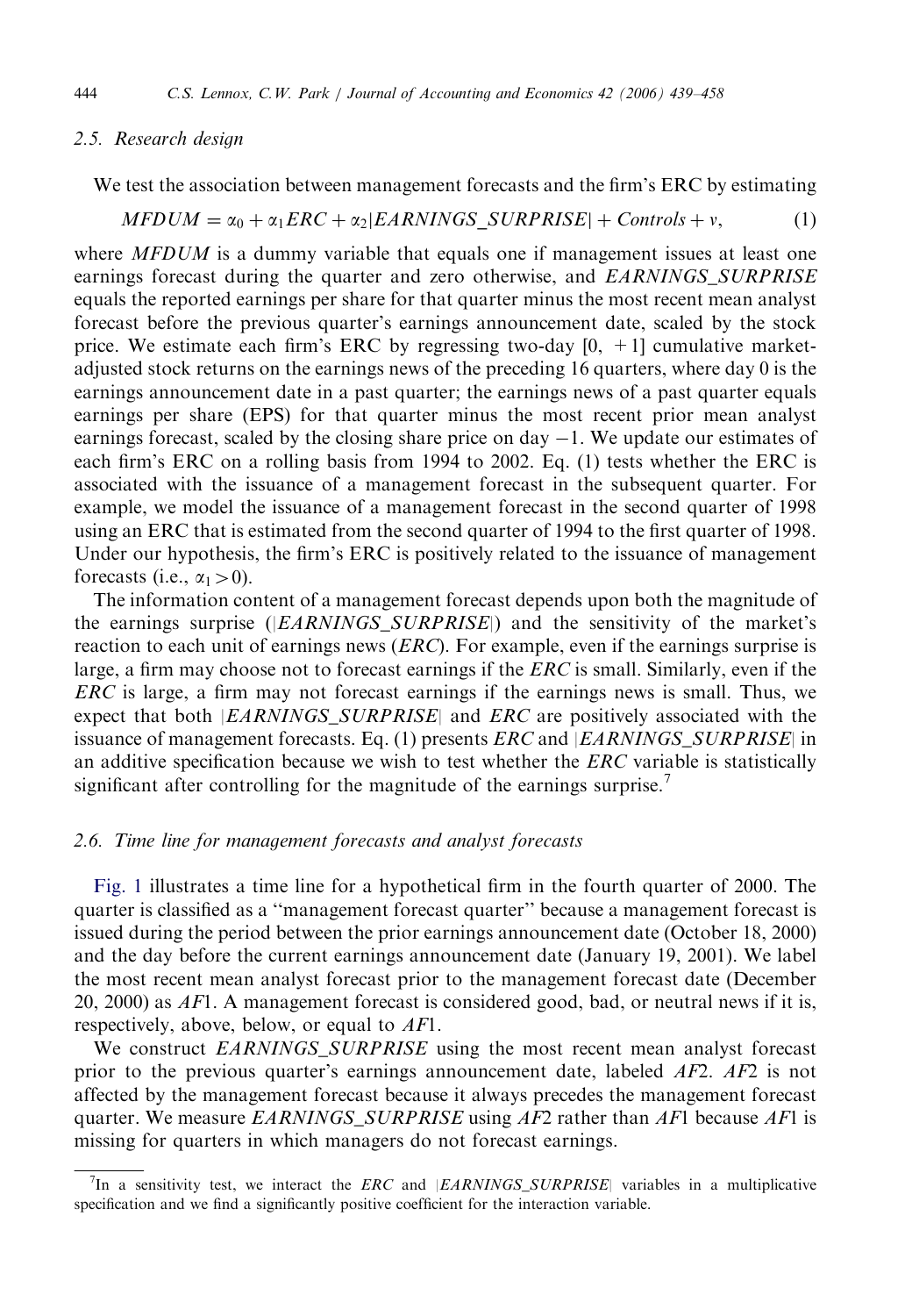<span id="page-6-0"></span>

Fig. 1. The time line for a hypothetical firm that issues a management forecast in the fourth quarter of 2000.  $AF1$  = the most recent mean analyst forecast of current quarter earnings prior to the management forecast date.  $AF2$  = the most recent mean analyst forecast of current quarter earnings before the prior quarter's earnings announcement date.  $EPS =$  earnings per share. We classify this quarter as a "management forecast quarter" because the management issues an earnings forecast in the period between the prior earnings announcement date (Oct 18, 2000) and one day before the current earnings announcement date (January 19, 2001). We classify the management forecast as good, bad, or neutral news if it is above, below, or equal to AF1, respectively. Our management forecast models control for the magnitude of the earnings surprise during the quarter in which the manager chooses whether to issue a forecast. The magnitude of the earnings surprise (EARNINGS SURPRISE) equals EPS minus  $AF2$ .  $AF2$  always precedes the management forecast quarter because the management forecast quarter is the period from the prior earnings announcement date to one day before the current earnings announcement date. We choose to measure EARNINGS\_SURPRISE using AF2 rather than AF1 because AF1 is missing for quarters in which managers do not forecast earnings.

#### 2.7. Control variables

[Kasznik and Lev \(1995\)](#page-18-0) find that management forecasts of bad news are positively related to the magnitude of a negative analyst forecast revision of future earnings. They interpret this as evidence that managers forecast bad news when earnings disappointments are more permanent. In light of their finding, we control for the mean analyst forecast revision of future earnings, where FORECAST\_REVISION equals the mean analyst forecast of one-quarter-ahead earnings issued after the earnings announcement date minus the most recent mean analyst forecast of one-quarter-ahead earnings issued before the prior earnings announcement date, scaled by the stock price.<sup>8</sup>

Previous studies find a positive association between firm size and the frequency of management disclosures [\(Lang and Lundholm, 1993](#page-18-0); [Kasznik and Lev, 1995;](#page-18-0) [Frankel et](#page-18-0) [al., 1995\)](#page-18-0). Larger firms may disclose more often because they benefit from economies of scale in disclosure or because they face greater litigation risk. We control for firm size using the log of market value  $(Ln(MV))$ .

If firms are followed by a larger number of analysts, managers should have stronger incentives to forecast earnings to maintain a reputation for credible communication ([Skinner, 1997](#page-19-0); [Graham et al., 2005\)](#page-18-0). We control for this reputation-based incentive using the number of analysts (#ANALYSTS).

If a firm operates in a risky environment, the manager may forecast earnings in order to reduce expected litigation costs [\(Skinner, 1994, 1997](#page-19-0)). On the other hand, the market may penalize a firm that misses its own forecast, in which case a manager may not forecast

 ${}^{8}$ For example, in Fig. 1, *FORECAST\_REVISION* is computed as the analyst earnings forecast for the quarter ended on March 31, 2001 issued after the current earnings announcement date (January 20, 2001) minus the analyst earnings forecast for the same quarter issued before the prior earnings announcement date (October 18, 2000), scaled by the stock price.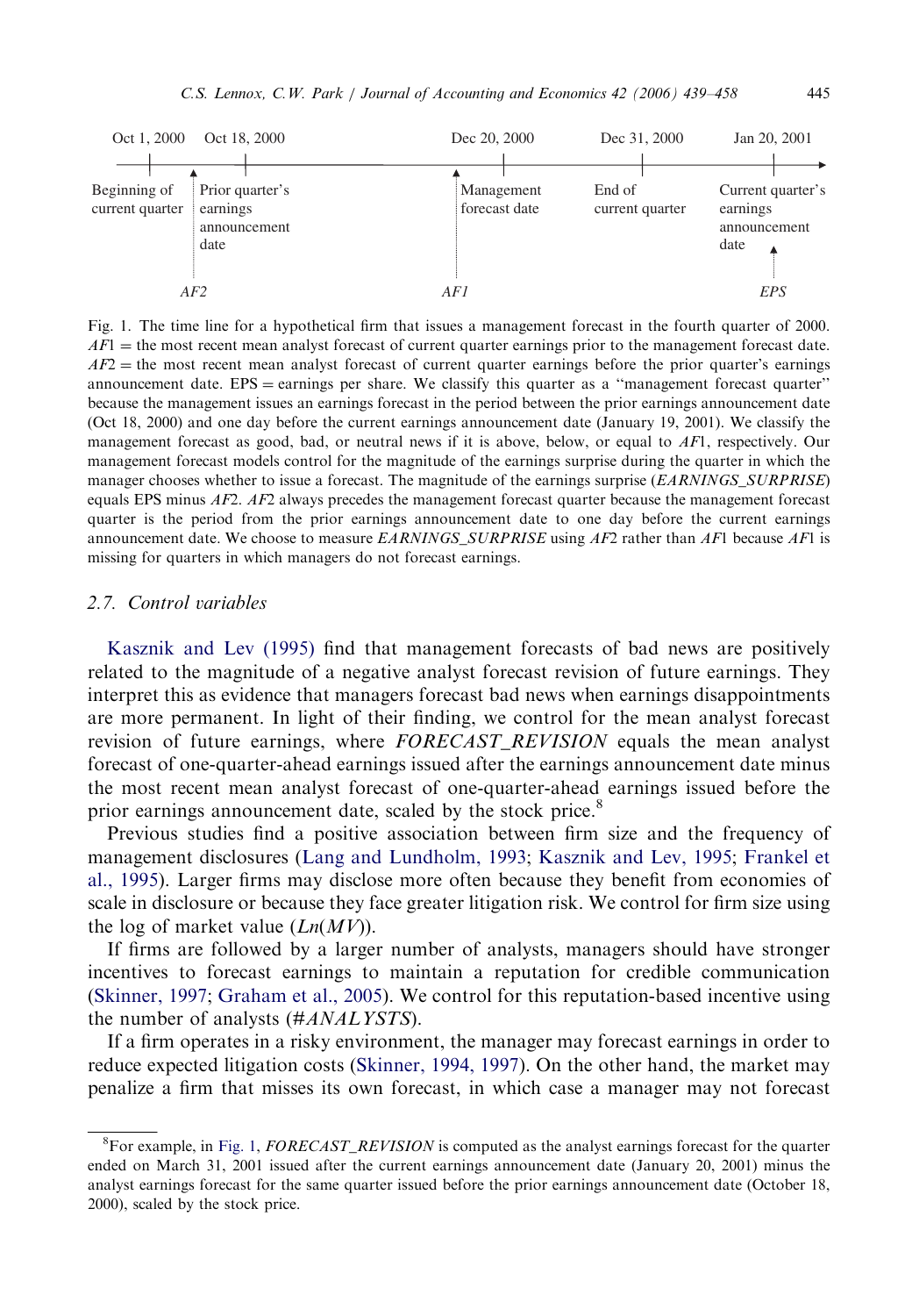earnings at all [\(Waymire, 1985;](#page-19-0) [Graham et al., 2005](#page-18-0)). We control for risk using the marketto-book ratio ( $MB$ ), return volatility ( $RTNVOL$ ), and earnings volatility ( $EARNVOL$ ), where  $RTNVOL$  is the variance in daily stock returns over the 250 trading days prior to the beginning of the quarter and EARNVOL is the variance of changes in quarterly EPS scaled by assets per share at the beginning of the quarter. The change in quarterly EPS is the current quarter's EPS minus the EPS of the same quarter in the previous year. To estimate each firm's earnings volatility, we use the 16 most recent past quarters that have nonmissing data.

Following [Kasznik and Lev \(1995\),](#page-18-0) we control for litigation exposure using a dummy variable that indicates whether the firm operates in a high-tech industry  $(HIGH \, TECH)$ . Moreover, regulated firms issue management forecasts less frequently than other firms because they are required to disclose a significant amount of information [\(Kasznik and](#page-18-0) [Lev, 1995\)](#page-18-0), so we include a dummy variable that indicates whether the firm is subject to external regulation (REGULATION).

Finally, we include time dummies to control for temporal changes in the frequency of management forecasts.

#### 3. Sample selection and descriptive statistics

We obtain our sample from the intersection of the First Call Historical Database (FCHD), Compustat, and the Center for Research in Security Prices (CRSP) over the 1998 to 2002 period. The sample consists of 2070 firms and 18,680 firm-quarters. For each quarter, we use First Call's Company Issued Guidelines (CIG) database to identify whether management issued an earnings forecast. We find 9824 management forecasts of current quarterly and annual earnings. Of the 2070 firms in the sample, 639 firms do not issue any forecasts. We collect financial data from CRSP, First Call, and Compustat. To estimate each firm's ERC, we collect earnings and returns data from the first quarter of 1994 to the fourth quarter of 2002.

[Table 1,](#page-8-0) Panel A reports the number of management forecasts per firm-quarter. There are 12,630 quarters in which managers do not issue any forecasts and 6050 quarters in which managers issue at least one forecast. Of the 6050 management forecast quarters, more than half (3461) contain just one forecast and the maximum number of management forecasts per firm-quarter is ten. Of the 9824 management forecasts, 5970 (60.8%) pertain to the current quarter and 3854 (39.2%) pertain to the current year.<sup>9</sup>

[Table 1,](#page-8-0) Panel B reports an increase in the frequency of management forecasts, from 9% in 1998 to 34% in 2002. Management forecasts are distributed fairly evenly across the four quarters, with frequencies of 22%, 24%, 31%, and 24% in the first, second, third, and fourth quarters, respectively.

Managers issue both quantitative forecasts, in the form of point or range estimates of earnings, and qualitative forecasts, such as ''above expectations'' or ''below expectations'' ([Pownall et al., 1993\)](#page-19-0). We classify minimum or maximum estimates as qualitative forecasts since they are not associated with a precise range. [Table 1](#page-8-0), Panel C shows that 3018 (31%)

<sup>9</sup> Our tests include management forecasts of annual earnings because managers may communicate information about current quarter earnings through annual earnings forecasts. In a sensitivity test, we find similar results for management forecasts that pertain to the current quarter alone.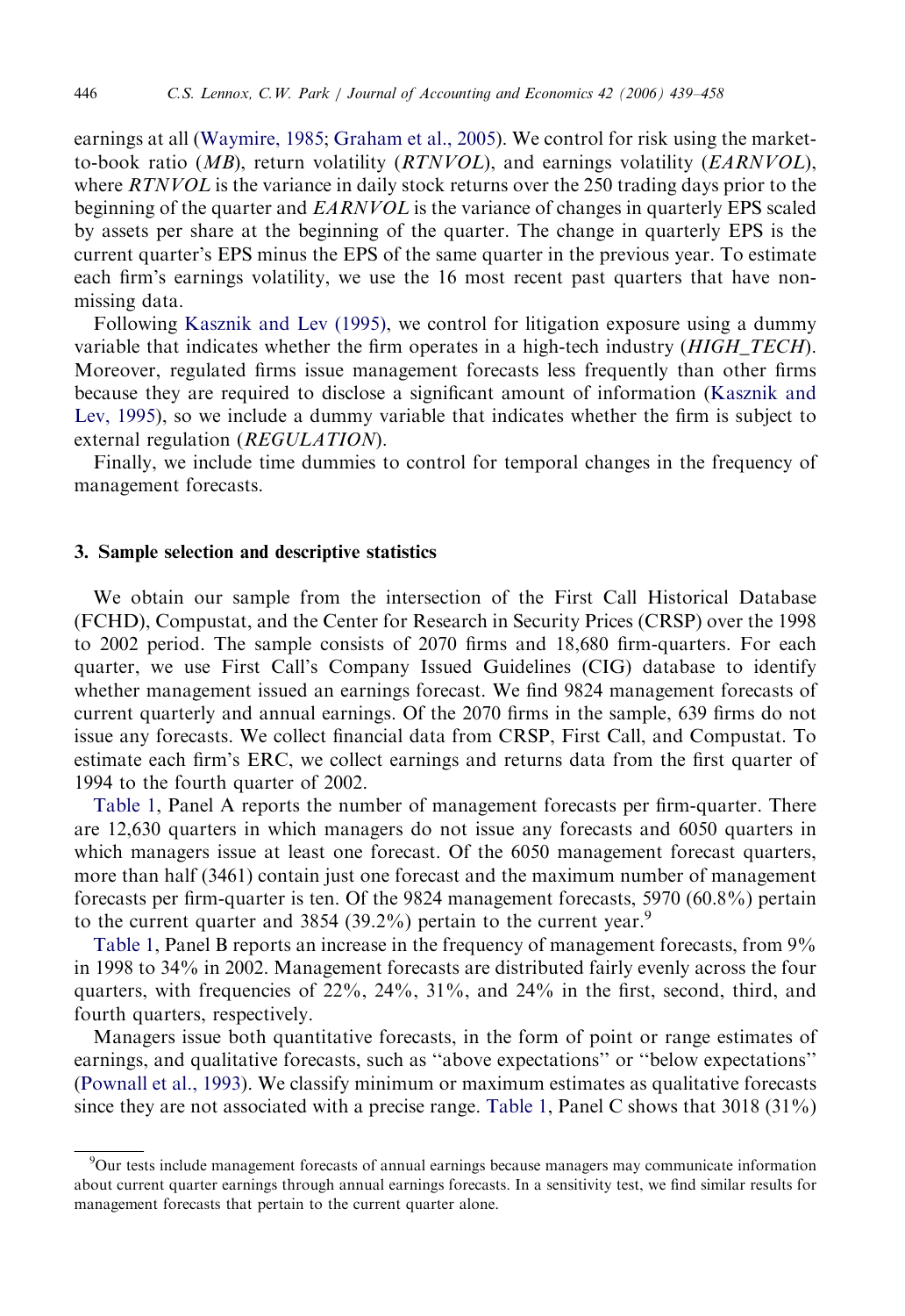<span id="page-8-0"></span>management forecasts are point estimates, 5606 (57%) are range forecasts, and 1200 (12%) are qualitative.

We classify a management forecast as good, bad, or neutral news, respectively, if it is above, below, or equal to the most recent mean analyst forecast prior to the management forecast date (see  $AF1$  in [Fig. 1\)](#page-6-0). If the manager forecasts an earnings range, we compare the mean of the range with the analyst forecast. If the manager states ''okay with expectations'' or ''comfortable with expectations'' and does not disclose any specific number, we classify the management forecast as neutral. Sometimes it is unclear whether the management forecast conveys good, bad, or neutral news. For example, while the management forecast news is unambiguously good if the manager forecasts that EPS will be at least \$3.30 and the mean analyst forecast is at or below \$3.30, it is unclear whether a

Table 1

| Descriptive statistics of management earnings forecasts |  |  |  |  |
|---------------------------------------------------------|--|--|--|--|
|---------------------------------------------------------|--|--|--|--|

|                                                   |                                                              | Panel A: Number of management earnings forecasts issued per firm-quarter |                                       |               |  |  |
|---------------------------------------------------|--------------------------------------------------------------|--------------------------------------------------------------------------|---------------------------------------|---------------|--|--|
| Number of<br>forecasts issued per<br>firm-quarter | Number of firm-<br>quarters                                  |                                                                          | Management earnings forecast for the: |               |  |  |
|                                                   |                                                              | Current quarter                                                          | Current year                          |               |  |  |
| $\Omega$                                          | 12,630                                                       |                                                                          |                                       | $0(0\%)$      |  |  |
|                                                   | 3461                                                         | 2449                                                                     | 1012                                  | 3461 (35%)    |  |  |
| 2                                                 | 1828                                                         | 2063                                                                     | 1593                                  | 3656 (37%)    |  |  |
| 3                                                 | 467                                                          | 770                                                                      | 631                                   | 1401 $(14\%)$ |  |  |
| 4                                                 | 219                                                          | 467                                                                      | 409                                   | 876 (9%)      |  |  |
| 5                                                 | 40                                                           | 105                                                                      | 95                                    | $200(2\%)$    |  |  |
| 6                                                 | 23                                                           | 66                                                                       | 72                                    | 138 $(1\%)$   |  |  |
|                                                   | 6                                                            | 24                                                                       | 18                                    | 42 $(0\%)$    |  |  |
| 8                                                 | 5                                                            | 21                                                                       | 19                                    | 40 $(0\%)$    |  |  |
| 9                                                 | 0                                                            | $\theta$                                                                 | 0                                     | $0(0\%)$      |  |  |
| 10                                                |                                                              | 5                                                                        | 5                                     | $10(0\%)$     |  |  |
| Total                                             | 18,680                                                       | 5970                                                                     | 3854                                  | 9824 (100%)   |  |  |
|                                                   | Panel B: Number of management forecast quarters <sup>a</sup> |                                                                          |                                       |               |  |  |
| Quarter                                           |                                                              |                                                                          |                                       |               |  |  |
| Year<br>1                                         | 2                                                            | 3                                                                        | 4                                     | Total %       |  |  |
| 1998<br>65                                        | 137                                                          | 178                                                                      | 148                                   | 528 (9%)      |  |  |
| 195<br>1999                                       | 170                                                          | 244                                                                      | 178                                   | 787 (13%)     |  |  |
| 2000<br>205                                       | 190                                                          | 293                                                                      | 303                                   | 991 (16%)     |  |  |
| 2001<br>375                                       | 446                                                          | 544                                                                      | 352                                   | 1717(28%)     |  |  |

|  |  |  |  | Panel C: Form and horizon of forecastsb |
|--|--|--|--|-----------------------------------------|
|--|--|--|--|-----------------------------------------|

| Form               | Quarterly  | Annual     | Total $\%$   |
|--------------------|------------|------------|--------------|
| Point              | 1850       | 1168       | $3018(31\%)$ |
| Range              | 3233       | 2373       | 5606 (57%)   |
| <b>Qualitative</b> | 887        | 313        | $1200(12\%)$ |
| Total              | 5970 (61%) | 3854 (39%) | 9824 (100%)  |

2002 469 487 629 442 2027 (34%) Total 1309 (22%) 1430 (24%) 1888 (31%) 1423 (24%) 6050 (100%)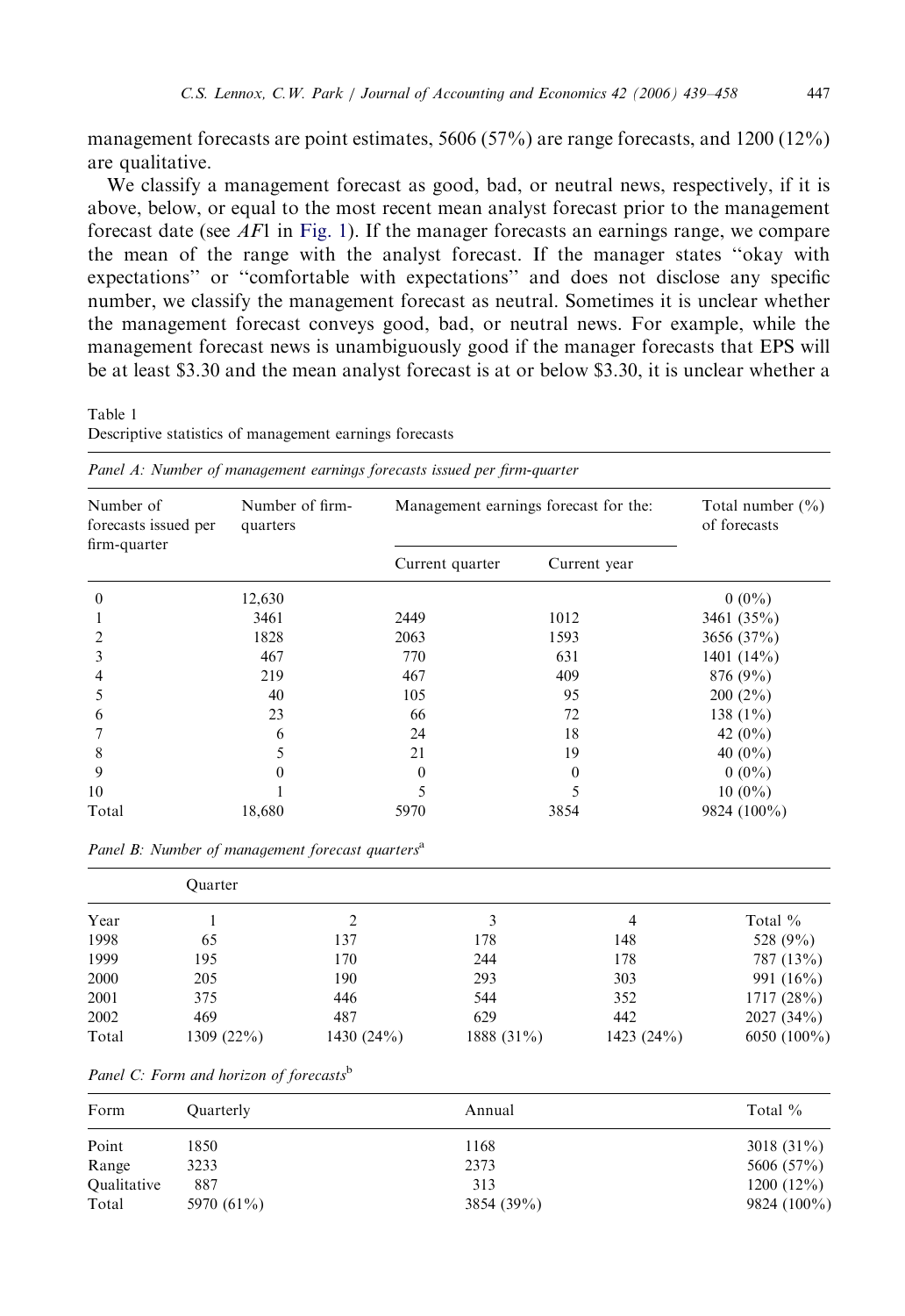| Panel D: Management forecast earnings news <sup>c</sup> |                         |                                    |
|---------------------------------------------------------|-------------------------|------------------------------------|
| Type of management<br>forecast news                     | Per management forecast | Per management<br>forecast quarter |
| Good                                                    | 2753(28%)               | 1506(25%)                          |
| Bad                                                     | 4953 (50%)              | 3091 (51%)                         |
| Neutral                                                 | 2118(22%)               | 912(15%)                           |
| Mixed                                                   | $Nil (0\%)$             | 541 (9%)                           |
| Total                                                   | 9824 (100%)             | 6050 $(100\%)$                     |

Table 1 (continued )

<sup>a</sup>A firm's quarter is classified as a "management forecast quarter" if the management issues at least one earnings forecast in the period from the prior earnings announcement date to one day before the current earnings announcement date.

<sup>b</sup>We classify a manager's minimum or maximum earnings estimates as qualitative forecasts since they do not provide a precise range.

c If a management earnings forecast is above, below, or equal to the most recent mean analyst forecast prior to the management forecast date, we code the management forecast as good, bad, or neutral news, respectively. If management issues a range forecast, we take the mean of the range as the manager's point estimate. If managers state ''okay with expectations'' or ''comfortable with expectations'' and do not disclose any specific number, we classify the management forecast as neutral. If it is not clear whether the management forecast is above, below, or equal to the mean analyst forecast, we code the news as ''unclear.'' Since the number of ''unclear'' observations is only 279 out of 9824, we combine ''unclear'' with ''neutral.'' If a firm issues multiple forecasts during the quarter, we classify the quarter's forecast news as good (bad) if any one of the forecasts is good (bad) news and none of the forecasts is bad (good) news. If the firm issues both good news and bad news forecasts during the quarter, we classify the quarter's forecast news as ''mixed.''

management forecast of at least \$3.30 conveys good, bad, or neutral news if the mean analyst forecast is \$3.32. Of the 9824 management forecasts, only 279 are unclear; we combine these with the neutral news forecasts. [Table 1](#page-8-0), Panel D reports that of the 9824 management forecasts, 2753 (28%) disclose good news, 4953 (50%) disclose bad news, and 2118 (22%) are neutral (or unclear).

In addition to identifying the news disclosed in each individual management forecast, we classify the management forecast news for each firm-quarter. If the manager issues one forecast during the quarter, the quarter's management forecast news is good/bad/neutral if the management forecast is good/bad/neutral. If the manager issues multiple forecasts during the quarter, we classify the quarter's management forecast news as good (bad) if at least one management forecast is good (bad) and there are no bad (good) forecasts. If the manager issues multiple forecasts that convey both good news and bad news during the quarter, we classify the quarter's management forecast news as ''mixed.'' [Table 1](#page-8-0), Panel D shows that 1506 management forecast quarters (25%) contain only good news, 3091 (51%) contain only bad news, 912 (15%) are neutral, and 541 (9%) are mixed. Because it is unclear what information is conveyed when managers issue neutral or mixed news forecasts, we estimate Eq. (1) without the neutral and mixed news management forecast quarters, although we report results for these quarters in a sensitivity test.

[Table 2](#page-10-0) reports tests of differences in means and medians between the 6050 management forecast quarters and the 12,630 no-forecast quarters. Consistent with our hypothesis, the mean ERC is 18.994 in the management forecast quarters compared to 10.749 in the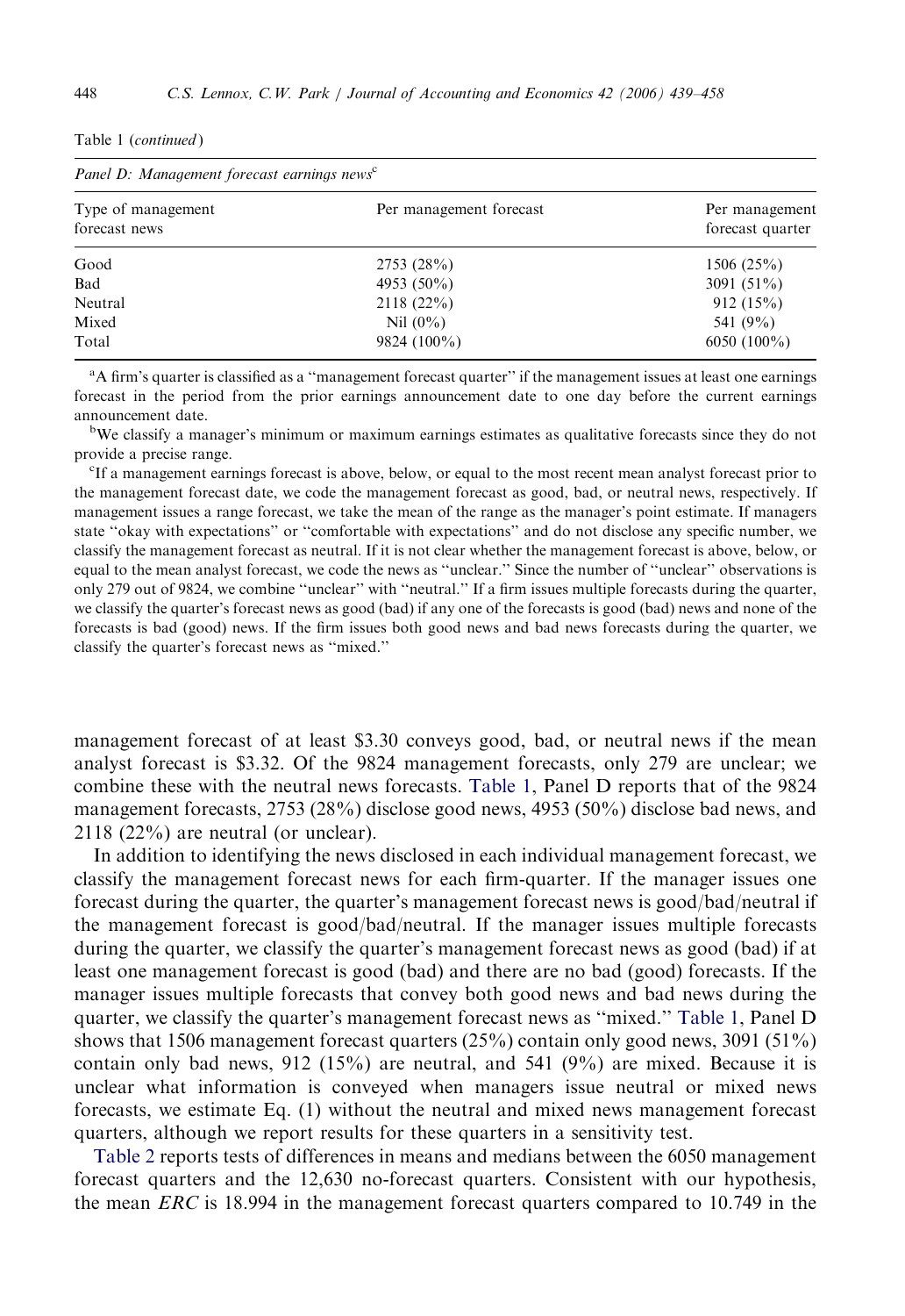<span id="page-10-0"></span>Table 2

|  |  | Descriptive statistics for firm-quarters in which managers forecast (do not forecast) earnings |  |  |  |  |  |
|--|--|------------------------------------------------------------------------------------------------|--|--|--|--|--|
|  |  |                                                                                                |  |  |  |  |  |

| Variable          | Sample                 | $\boldsymbol{N}$ | Mean       | Median     | Standard<br>deviation | $t$ -stat<br>$(z-stat)$ |
|-------------------|------------------------|------------------|------------|------------|-----------------------|-------------------------|
| <b>ERC</b>        | Management forecasts   | 6050             | 18.994     | 8.235      | 31.076                | 18.57***                |
|                   | No management forecast | 12,630           | 10.749     | 4.136      | 21.769                | $16.37***$              |
| EARNINGS_SURPRISE | Management forecasts   | 6050             | $-0.00429$ | $-0.00055$ | 0.01384               | $-10.17***$             |
|                   | No management forecast | 12,630           | $-0.00210$ | 0.00000    | 0.01358               | $-11.11***$             |
| FORECAST_REVISION | Management forecasts   | 6050             | $-0.00442$ | $-0.00119$ | 0.00981               | $-12.99***$             |
|                   | No management forecast | 12,630           | $-0.00247$ | $-0.00027$ | 0.00915               | $-18.34***$             |
| $MV$ (\$millions) | Management forecasts   | 6050             | 11,237     | 1725       | 35,997                | 10.93***                |
|                   | No management forecast | 12,630           | 5850       | 1218       | 19,115                | $10.27***$              |
| #ANALYSTS         | Management forecasts   | 6050             | 10         | 8          | 6.147                 | 19.07***                |
|                   | No management forecast | 12,630           | 8          | 7          | 5.548                 | 15.76***                |
| MB                | Management forecasts   | 6050             | 3.480      | 2.367      | 3.861                 | $4.66***$               |
|                   | No management forecast | 12,630           | 3.206      | 2.197      | 3.530                 | $5.52***$               |
| <b>RTNVOL</b>     | Management forecasts   | 6050             | 0.00128    | 0.00087    | 0.00116               | $3.53***$               |
|                   | No management forecast | 12,630           | 0.00121    | 0.00079    | 0.00123               | $6.11***$               |
| <b>EARNVOL</b>    | Management forecasts   | 6050             | 0.00038    | 0.00003    | 0.00124               | $-3.74***$              |
|                   | No management forecast | 12,630           | 0.00045    | 0.00003    | 0.00139               | 0.77                    |
| <i>HIGH_TECH</i>  | Management forecasts   | 6050             | 0.210      | 0.000      | 0.407                 | $7.47***$               |
|                   | No management forecast | 12,630           | 0.164      | 0.000      | 0.370                 | $7.69***$               |
| <b>REGULATION</b> | Management forecasts   | 6050             | 0.090      | 0.000      | 0.287                 | $-23.19***$             |
|                   | No management forecast | 12,630           | 0.210      | 0.000      | 0.407                 | $-20.33$                |

There are 6050 quarters in which managers issue at least one earnings forecast and there are 12,630 quarters in which managers do not issue earnings forecasts.

 $ERC =$  the firm's historic earnings response coefficient. We estimate each firm's  $ERC$  by regressing cumulative market-adjusted stock returns on the earnings news of past quarters. Returns are cumulated over two trading days  $[0, +1]$ , where day 0 is the earnings announcement date in a past quarter. The earnings news of a past quarter equals the quarter's earnings per share announced on day 0 minus the most recent mean analyst earnings forecast issued prior to the earnings announcement date, scaled by the closing share price at day  $-1$ . To estimate the firm's ERC, we use the 16 most recent past quarters that have non-missing data for returns and analyst forecast errors. We update our estimates of each firm's *ERC* on a rolling basis from 1994 to 2002.

 $EARNINGS$  SURPRISE = actual earnings per share for the current quarter minus the most recent mean analyst forecast of current quarter earnings issued before the prior earnings announcement date, scaled by the closing share price one day before the prior earnings announcement date.

 $FORECAT\_REVISION$  = the earliest mean analyst forecast of one-quarter-ahead earnings issued after the current earnings announcement date minus the most recent mean analyst forecast of one-quarter-ahead earnings issued before the prior earnings announcement date, scaled by the closing share price.

 $MV =$  market value of common equity at the beginning of the quarter.

 $\text{HANAL}$  is  $\text{HANAL}$  number of analysts following the firm prior to the current earnings announcement date.

 $MB =$  market-to-book value of common equity at the beginning of the quarter.

 $RTNVOL =$  variance in daily raw stock returns over the 250 trading days prior to the beginning of the quarter. We require a minimum of 100 daily stock return observations to compute the variance.

 $EARNVOL =$  variance of changes in quarterly earnings per share (EPS), scaled by assets per share at the beginning of the quarter. We measure the change in quarterly EPS as the current quarter EPS minus the EPS of the same quarter in the prior year. To estimate the firm's earnings volatility we use the 16 most recent past quarters that have non-missing data for earnings changes.

 $HIGH\_TECH =$  one if the firm reports Compustat SIC codes 2833-2836 (Drugs), 8731-8734 (R&D services), 7371–7379 (Programming), 3570–3577 (Computers), or 3600–3674 (Electronics), and zero otherwise.

 $REGULATION = one if the firm reports Computast SIC codes 4812–4813 (Telephone), 4833 (TV), 4841 (Cable),$ 4811–4899 (Communications), 4922–4924 (Gas), 4931 (Electricity), 4941 (Water), or 6021–6023, 6035–6036, 6141, 6311, 6321, 6331 (Financial firms), and zero otherwise.

\*, \*\*, \*\*\* p-value  $<10\%$ , p-value  $<5\%$ , p-value  $<1\%$ , respectively, for two-tailed pairwise tests.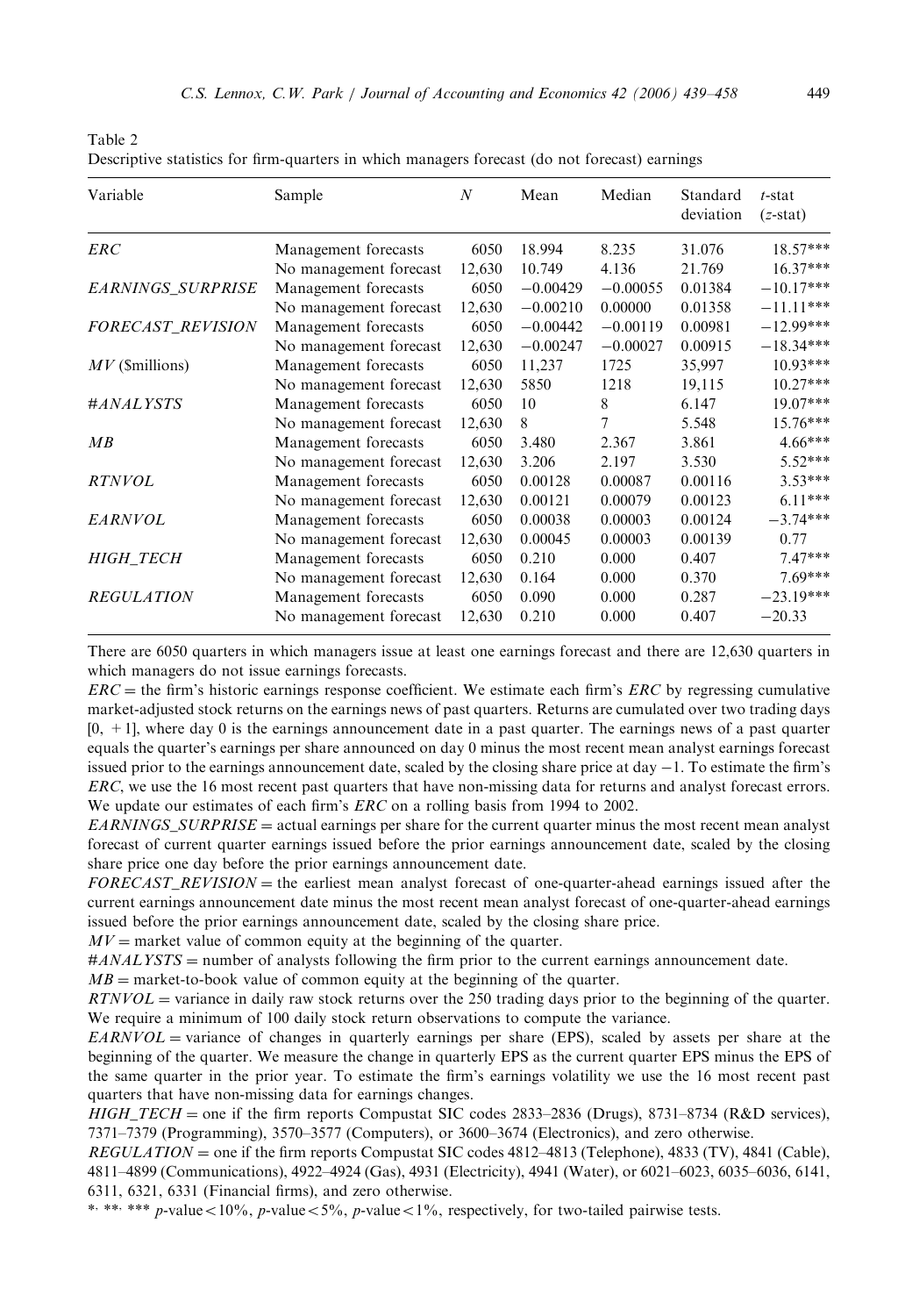no-management forecast quarters, and the difference is significant at less than the 1% level. The means of EARNINGS\_SURPRISE and FORECAST\_REVISION are significantly more negative in the management forecast quarters compared to the no-forecast quarters for two reasons. First, managers are more likely to forecast bad news than good news (see [Table 1,](#page-8-0) Panel D). Second, managers are more likely to forecast bad news if the earnings surprise and forecast revision are large and negative ([Kasznik and Lev, 1995](#page-18-0)). [Table 2](#page-10-0) also documents that earnings forecasts are more likely to be issued by firms that are larger, followed by more analysts, in a high-tech industry, and unregulated. In addition, firms are more likely to issue earnings forecasts if they have higher market-to-book values and higher return volatility. Mean earnings volatility is lower in management forecast quarters, but there is no significant difference in median earnings volatility.

[Table 3](#page-12-0) provides firm-level evidence on the association between the ERC and management forecast frequency. We partition the 2070 sample firms into four groups according to the percentage of a firm's quarters in which there is a management forecast: (1) none, (2) up to  $25\%$ , (3) more than  $25\%$  but no more than  $50\%$ , and (4) more than 50%. We use these thresholds because the resulting four groups have comparable numbers of observations (639, 431, 502, and 498, respectively). For each firm, we calculate the mean and median ERCs. We then aggregate across firms to calculate the mean of firms' mean ERCs and the mean of firms' median ERCs.

Consistent with our hypothesis, the ERCs are positively associated with forecast frequency. The mean of mean ERC is 7.084 for firms that do not issue any forecasts, 10.999 for firms that issue forecasts in no more than 25% of the firm-quarters, 12.743 for firms that issue forecasts in more than  $25\%$  but no more than  $50\%$  of the firm-quarters, and 18.500 for firms that issue forecasts in more than 50% of the firm-quarters. The pairwise ERC differences between the four groups are statistically significant, except between groups  $(2)$  and  $(3)$ .

#### 4. Multivariate results

#### 4.1. Logit models

[Table 4](#page-13-0) reports the logit results for Eq.  $(1)$ .<sup>10</sup> In model 1 (both good and bad news forecasts), the sample consists of 12,630 quarters in which managers do not forecast earnings and 4597 quarters in which managers do forecast earnings. Of the management forecast quarters, 1506 convey good news and 3091 convey bad news. Consistent with our hypothesis, ERC is positively associated with management forecasts of both good and bad news (*z*-statistics  $= 2.64$  and 6.31, respectively).

The EARNINGS\_SURPRISE coefficients are significantly positive in model 2 (good news forecasts only; z-statistic  $= 8.91$ ) and significantly negative in model 3 (bad news forecasts only; z-statistic  $= -6.94$ ). Therefore, managers forecast good (bad) news if the magnitude of the earnings surprise is large and positive (negative). In contrast, [Kasznik](#page-18-0) [and Lev \(1995\)](#page-18-0) find no significant association between management forecasts of good news and the magnitude of the earnings surprise. The difference in statistical significance is likely

 $10$ Since we use a pooled sample, the coefficients' standard errors are estimated using a clustering procedure that accounts for serial dependence across quarters of a given firm ([Rogers, 1993\)](#page-19-0).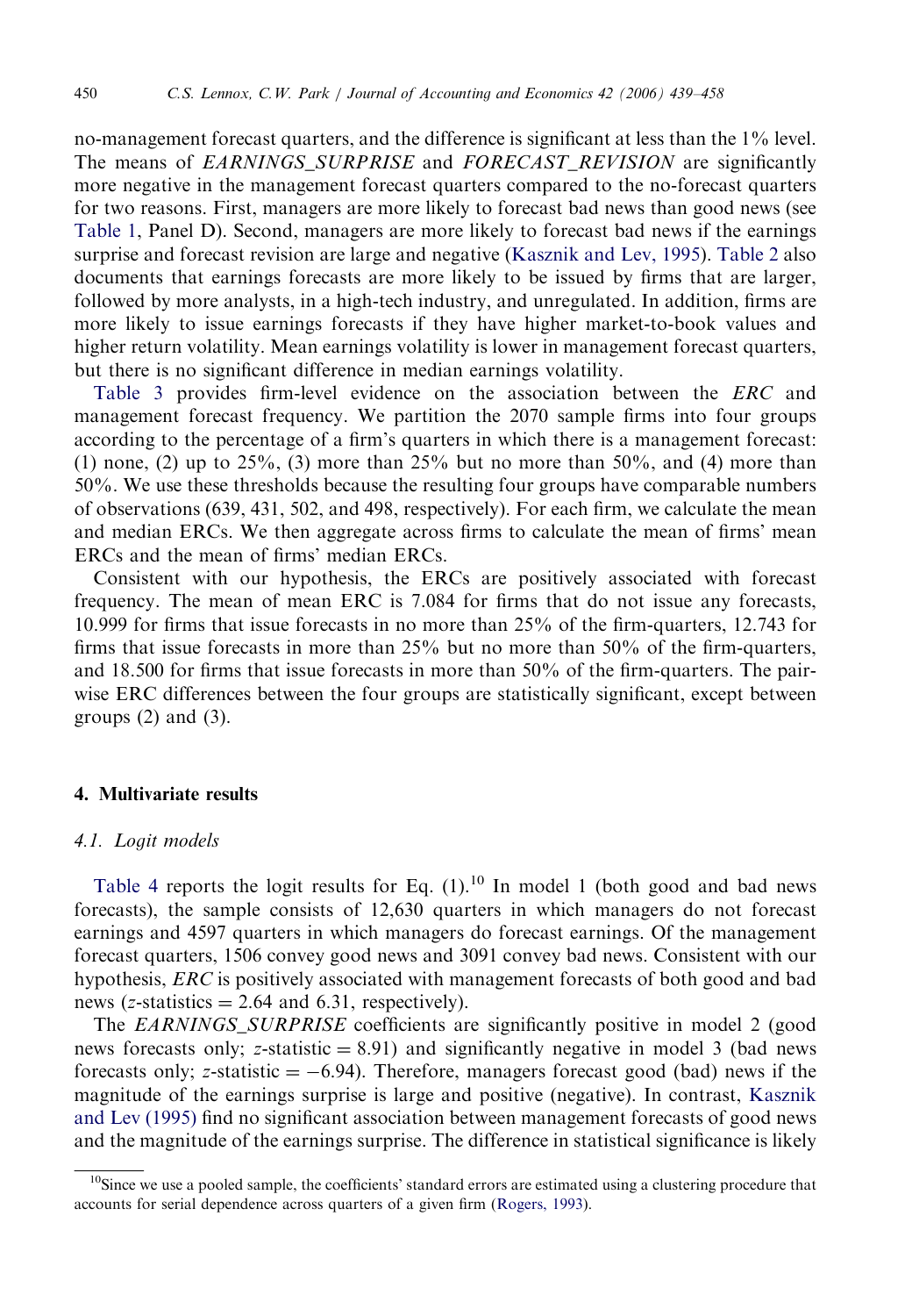<span id="page-12-0"></span>

| . . |  |
|-----|--|
|-----|--|

| The univariate association between management forecast issuance and the firm's historic ERC |  |
|---------------------------------------------------------------------------------------------|--|
|---------------------------------------------------------------------------------------------|--|

| Percentage of quarters in which the firm<br>issues at least one earnings forecast | $\boldsymbol{N}$ | Mean of Mean<br><i>ERCs</i> | Mean of Median<br><b>ERCs</b> |
|-----------------------------------------------------------------------------------|------------------|-----------------------------|-------------------------------|
| $(1)$ Zero %                                                                      | 639              | 7.084                       | 6.953                         |
| (2) Greater than zero $\%$ and less than or<br>equal to $25%$                     | 431              | 10.999                      | 10.759                        |
| $(3)$ Greater than 25% and less than or<br>equal to $50\%$                        | 502              | 12.743                      | 12.090                        |
| $(4)$ Greater than 50%                                                            | 498              | 18.500                      | 17.943                        |
| Pairwise tests                                                                    |                  | $t$ -stat                   | $t$ -stat                     |
| $(1)$ vs. $(2)$                                                                   |                  | $3.68***$                   | $3.21***$                     |
| $(1)$ vs. $(3)$                                                                   |                  | $5.09***$                   | $4.32***$                     |
| $(1)$ vs. $(4)$                                                                   |                  | 8.48***                     | $7.79***$                     |
| $(2)$ vs. $(3)$                                                                   |                  | 1.39                        | 0.95                          |
| $(2)$ vs. $(4)$                                                                   |                  | $5.11***$                   | $4.49***$                     |
| $(3)$ vs. $(4)$                                                                   |                  | 3.83***                     | $3.65***$                     |

 $ERC =$  the firm's historic earnings response coefficient. We estimate each firm's ERC by regressing cumulative market-adjusted stock returns on the earnings news of past quarters. Returns are cumulated over two trading days  $[0, +1]$ , where day 0 is the earnings announcement date in a past quarter. The earnings news of a past quarter equals the quarter's earnings per share announced on day 0 minus the most recent mean analyst earnings forecast issued prior to the earnings announcement date, scaled by the closing share price at day  $-1$ . To estimate the firm's ERC, we use the 16 most recent past quarters that have non-missing data for returns and analyst forecast errors. We update our estimates of each firm's *ERC* on a rolling basis from 1994 to 2002. We calculate the mean ERC and the median ERC for each individual firm across all sample quarters. We then aggregate across firms, calculating the mean of firms' mean ERCs and the mean of firms' median ERCs.

\*\*\*\*\*\*\*\* p-value <10%, p-value <5%, p-value <1%, respectively, for two-tailed pairwise tests.

attributable to testing power; our good news management forecast sample consists of 1506 observations compared to their 171 observations.

Finally, the FORECAST REVISION coefficients are significantly positive in model 2 (z-statistic  $=$  2.33) and significantly negative in model 3 (z-statistic  $=$  -9.53). Therefore, management forecasts are positively associated with the magnitude of the revision in the analyst forecast of future earnings.<sup>11</sup>

#### 4.2. Tests of causality

We have argued that the direction of causality is from the firm's ERC to the decision to issue a forecast. This makes sense because we estimate the ERC using the market's reactions to the firm's *past* earnings news. Nevertheless, it is possible that management forecasts increase the sensitivity of the market's response to earnings news. If management forecasts affect ERCs, our results may capture causality in the opposite direction.

<sup>&</sup>lt;sup>11</sup>The pseudo- $R^2$  ranges from 9.8% to 12.3% and the Chi-square statistics range from 546.31 to 841.28, which compares favorably with extant management forecast studies. For example, [Kasznik and Lev \(1995\)](#page-18-0) report Chisquare statistics (*p*-values) of 11.82 (0.04) and 49.84 (0.00) for their good news and bad news models, respectively. [Frankel et al. \(1995\)](#page-18-0) report  $R^2$ s ranging from 0.6% to 9.7%.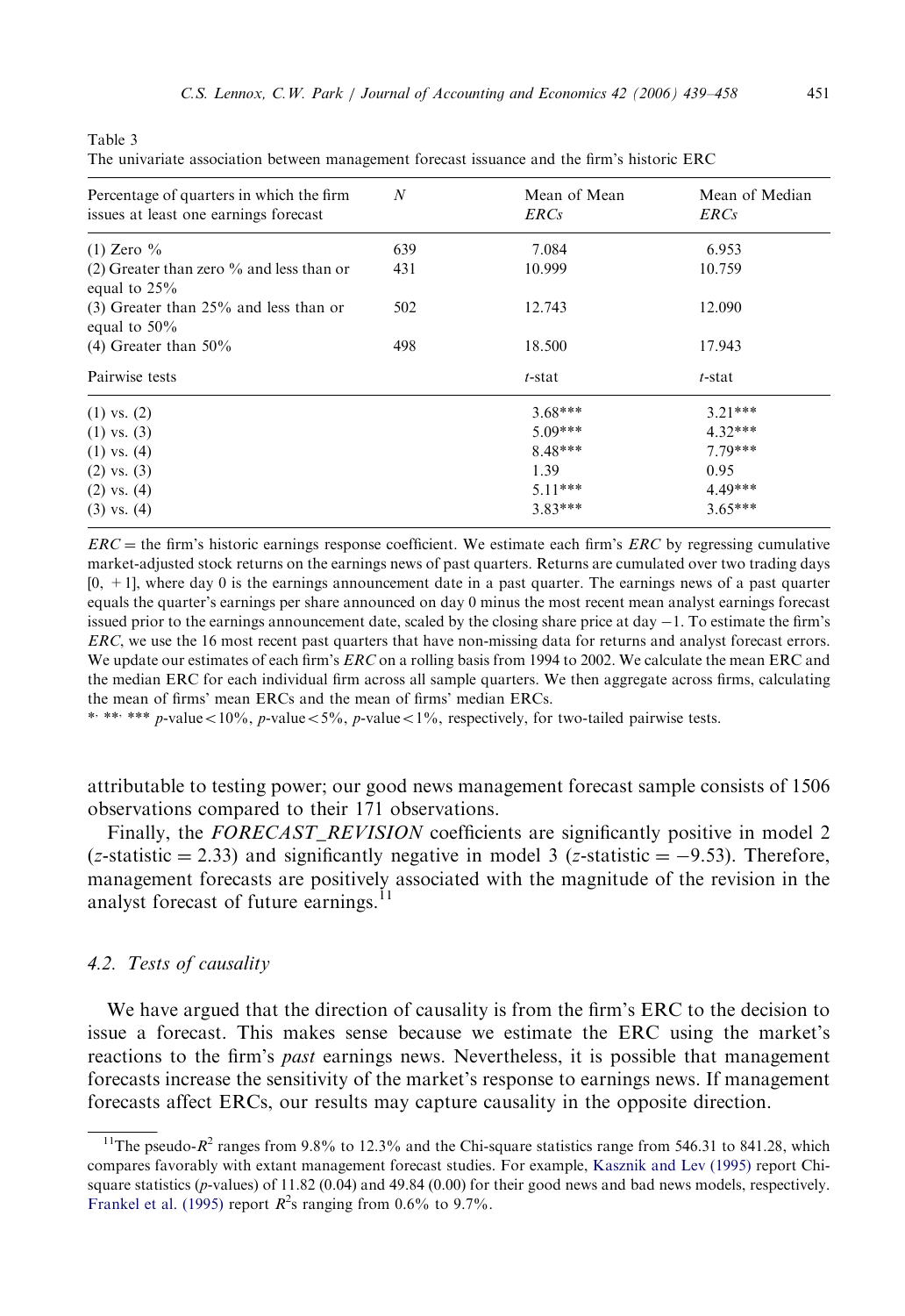| Variable                                                                                                                                                                                                |                    |                              | The dependent variable equals one if there is at least one: |                                  |            |                                                                                                        |                  |           |                                          |
|---------------------------------------------------------------------------------------------------------------------------------------------------------------------------------------------------------|--------------------|------------------------------|-------------------------------------------------------------|----------------------------------|------------|--------------------------------------------------------------------------------------------------------|------------------|-----------|------------------------------------------|
|                                                                                                                                                                                                         | Model 1            | Management Earnings Forecast |                                                             | Model 2                          |            | Management Earnings Forecast of Good News                                                              | Model 3          |           | Management Earnings Forecast of Bad News |
|                                                                                                                                                                                                         | Expected<br>sign   | Coefft                       | z-stat.                                                     | Expected<br>sign                 | Coefft.    | z-stat.                                                                                                | Expected<br>sign | Coefft.   | z-stat.                                  |
| ERC                                                                                                                                                                                                     | $\hspace{0.1mm} +$ | 0.007                        | $5.57***$                                                   | $^{+}$                           | 0.004      | $2.64***$                                                                                              | $^{+}$           | 0.008     | 6.31 ***                                 |
| EARNINGS_SURPRISE                                                                                                                                                                                       | $^+$               | 6.005                        | $2.45***$                                                   |                                  |            |                                                                                                        |                  |           |                                          |
| FORECAST_REVISION                                                                                                                                                                                       | $^{+}$             | 23.048                       | $6.12***$                                                   |                                  |            |                                                                                                        |                  |           |                                          |
| EARNINGS_SURPRISE                                                                                                                                                                                       |                    |                              |                                                             | $\hspace{0.1mm} +\hspace{0.1mm}$ | 48.003     | $8.91***$                                                                                              | I                | $-16.785$ | $-6.94***$                               |
| $\begin{array}{l} \textit{FORCAST\_REVISION} \\ \textit{Ln}(\textit{MV}) \end{array}$                                                                                                                   |                    |                              |                                                             | $^+$                             | 13.900     | $2.33***$                                                                                              | I                | $-32.143$ | $-9.53***$                               |
|                                                                                                                                                                                                         |                    | 0.171                        | 5.19***                                                     | $^{+}$                           | 0.120      | $2.61***$                                                                                              | $^{+}$           | 0.206     | $6.01***$                                |
| #ANALYSTS                                                                                                                                                                                               | $^+$               | 0.017                        | $2.02***$                                                   | $^{+}$                           | 0.029      | $2.66***$                                                                                              | $^{+}$           | 0.010     | 1.19                                     |
| $\bar{M}$                                                                                                                                                                                               | $\sim$             | $-0.019$                     | $-1.95*$                                                    |                                  | $-0.011$   | $-0.88$                                                                                                | $\sim$           | $-0.022$  | $-2.09**$                                |
| RTNVOL                                                                                                                                                                                                  | $\mathord{\sim}$   | $-82.81$                     | $-2.86***$                                                  | $\mathord{\sim}$                 | $-123.989$ | $-2.69***$                                                                                             | $\sim$           | $-86.210$ | $-2.61***$                               |
| EARNVOL                                                                                                                                                                                                 | $\sim$             | $-65.90$                     | $-2.09**$                                                   | $\sim$                           | $-48.030$  | $-0.96$                                                                                                | $\sim$           | $-85.848$ | $-2.47**$                                |
|                                                                                                                                                                                                         | $^+$               | 0.195                        | $2.14***$                                                   | $^{+}$                           | 0.261      | $1.98***$                                                                                              | $^{+}$           | 0.192     | $2.03***$                                |
| $\frac{HIGH\_TECH}{REGULATION}$                                                                                                                                                                         | I                  | $-1.051$                     | $-9.99***$                                                  | $\overline{\phantom{a}}$         | $-0.891$   | $-6.05***$                                                                                             | I                | $-1.165$  | $-10.70***$                              |
| Intercept                                                                                                                                                                                               | $\sim$             | $-3.711$                     | $-13.74***$                                                 | $\sim$                           | $-4.551$   | $-10.89***$                                                                                            | $\sim$           | $-4.304$  | $-14.76***$                              |
| # forecast quarters                                                                                                                                                                                     |                    |                              | 4597                                                        |                                  |            | 1506                                                                                                   |                  |           | 3091                                     |
| # no-forecast quarters                                                                                                                                                                                  |                    |                              | 12,630                                                      |                                  |            | 12,630                                                                                                 |                  |           | 12,630                                   |
| Pseudo $R^2$                                                                                                                                                                                            |                    |                              | 9.8%                                                        |                                  |            | 12.3%                                                                                                  |                  |           | 12.3%                                    |
| Wald $\chi^2$ (p-value)                                                                                                                                                                                 |                    |                              | 810.72 (0.0000)                                             |                                  |            | 546.31 (0.0000)                                                                                        |                  |           | 841.28 (0.0000)                          |
| When estimating the coefficients' standard errors, we use a clustering procedure that accounts for serial dependence across quarters of a given firm. We include time<br>dummies for each quarter (1998 |                    |                              |                                                             |                                  |            | Q2 to 2002 Q4) in the regressions to control for temporal fixed effects; the results are not tabulated |                  |           |                                          |

Table 4<br>Logistic regression of the decision to issue one or more management forecasts during the quarter (see Eq (1)) Logistic regression of the decision to issue one or more management forecasts during the quarter (see Eq (1))

<span id="page-13-0"></span>452 C.S. Lennox, C.W. Park / Journal of Accounting and Economics 42 (2006) 439–458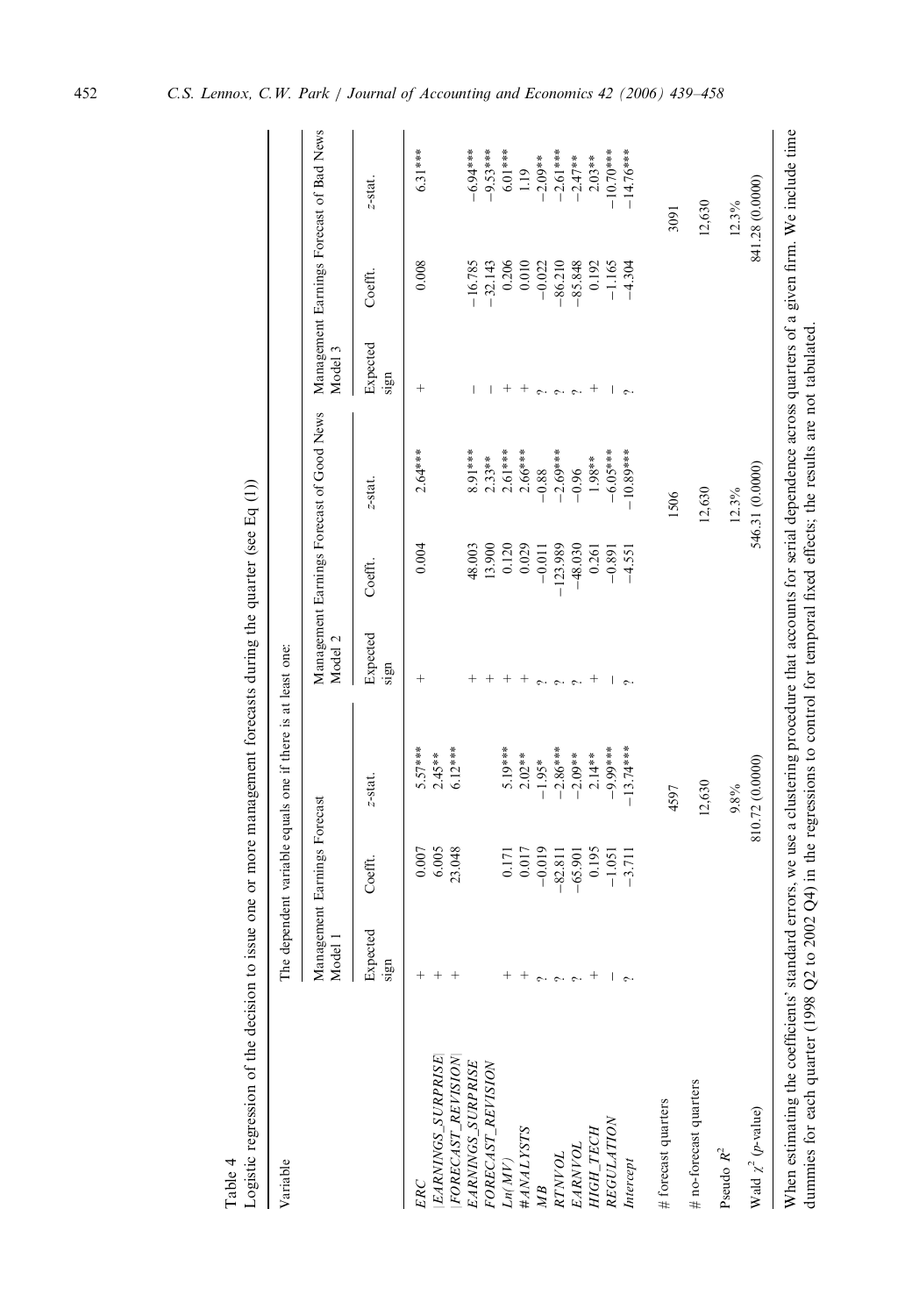| $ERC =$ the firm's historic earnings response coefficient. We estimate each firm's $ERC$ by regressing cumulative market-adjusted stock returns on the earnings news of<br>past quarters. Returns are cumulated over two trading days [0, +1], where day 0 is the earnings announcement date in a past quarter. The earnings news of a past<br>at least one earnings forecast during the quarter (zero otherwise).<br>$MFDUM =$ one if the firm issues |
|--------------------------------------------------------------------------------------------------------------------------------------------------------------------------------------------------------------------------------------------------------------------------------------------------------------------------------------------------------------------------------------------------------------------------------------------------------|
| quarter equals the quarter's earnings per share announced on day 0 minus the most recent mean analyst earnings forecast issued prior to the earnings announcement<br>date, scaled by the closing share price at day $-1$ . To estimate the firm's ERC, we use the 16 most recent past quarters that have non-missing data for returns and                                                                                                              |
| analyst forecast errors. We test whether this historic ERC is associated with the issuance of a management forecast in the subsequent quarter. For example, we predict<br>the issuance of a management forecast in the first quarter of 1998 using an ERC that is estimated using the firm's previous 16 quarters (from the first quarter of 1994                                                                                                      |
| EARNINGS_SURPRISE = actual earnings per share for the current quarter minus the most recent mean analyst forecast of current quarter earnings issued before<br>e update our estimates of each firm's $ERC$ on a rolling basis from 1994 to 2002.<br>to the fourth quarter of 1997). W                                                                                                                                                                  |
| date, scaled by the closing share price one day before the prior earnings announcement date.<br>the prior earnings announcement                                                                                                                                                                                                                                                                                                                        |
| earliest mean analyst forecast of one-quarter-ahead earnings issued after the current earnings announcement date minus the most<br>$FOREGAST\_REVISION = the$                                                                                                                                                                                                                                                                                          |
| recent mean analyst forecast of one-quarter-ahead earnings issued before the prior earnings announcement date, scaled by the closing share price.                                                                                                                                                                                                                                                                                                      |
| $Ln(MV)$ = natural log of the market value of common equity at the beginning of the quarter.                                                                                                                                                                                                                                                                                                                                                           |
| $\#A/N4L YSTS$ = number of analysts following the firm prior to the current earnings announcement date.                                                                                                                                                                                                                                                                                                                                                |
| $MB =$ market-to-book value of common equity at the beginning of the quarter.                                                                                                                                                                                                                                                                                                                                                                          |
| RTNVOL = variance in daily raw stock returns over the 250 trading days prior to the beginning of the quarter. We require a minimum of 100 daily stock return                                                                                                                                                                                                                                                                                           |
| observations to compute the variance.                                                                                                                                                                                                                                                                                                                                                                                                                  |
| EARNVOL = variance of changes in quarterly earnings per share (EPS), scaled by assets per share at the beginning of the quarter. We measure the change in                                                                                                                                                                                                                                                                                              |
| quarterly EPS as the current quarter EPS minus the EPS of the prior year same quarter. To estimate the firm's EARNVOL, we use the 16 most recent past quarters                                                                                                                                                                                                                                                                                         |
| that have non-missing data for earnings changes.                                                                                                                                                                                                                                                                                                                                                                                                       |
| $H1GH\_TECH =$ one if the firm reports Compustat SIC codes 2833-2836 (Drugs), 8731-8734 (R&D services), 7371-7379 (Programming), 3570-3577 (Computers), or                                                                                                                                                                                                                                                                                             |
| 3600-3674 (Electronics), and zero otherwise.                                                                                                                                                                                                                                                                                                                                                                                                           |

C.S. Lennox, C.W. Park / Journal of Accounting and Economics 42 (2006) 439–458 453

REGULATION

\*, \*\*, \*\*\* p-value

 $<$ 10%, p-value

 $<$ 5%, *p*-value

\*\*\*\*\*\*\*\* p-value <10%, p-value <5%, p-value <1%, respectively, two-tailed.

REGULATION = one if the firm reports Compustat SIC codes 4812-4813 (Telephone), 4833 (TV), 4841 (Cable), 4811-4811-4899 (Communications), 4922-4924 (Gas),

4931 (Electricity), 4941 (Water), or 6021–6023, 6035–6036, 6141, 6311, 6321, 6331 (Financial firms), and zero otherwise.

4931 (Electricity), 4941 (Water), or 6021-6023, 6035-6036, 6141, 6311, 6321, 6331 (Financial firms), and zero otherwise.

o1%, respectively, two-tailed.

one if the firm reports Compustat SIC codes 4812–4813 (Telephone), 4833 (TV), 4841 (Cable), 4811–4899 (Communications), 4922–4924 (Gas),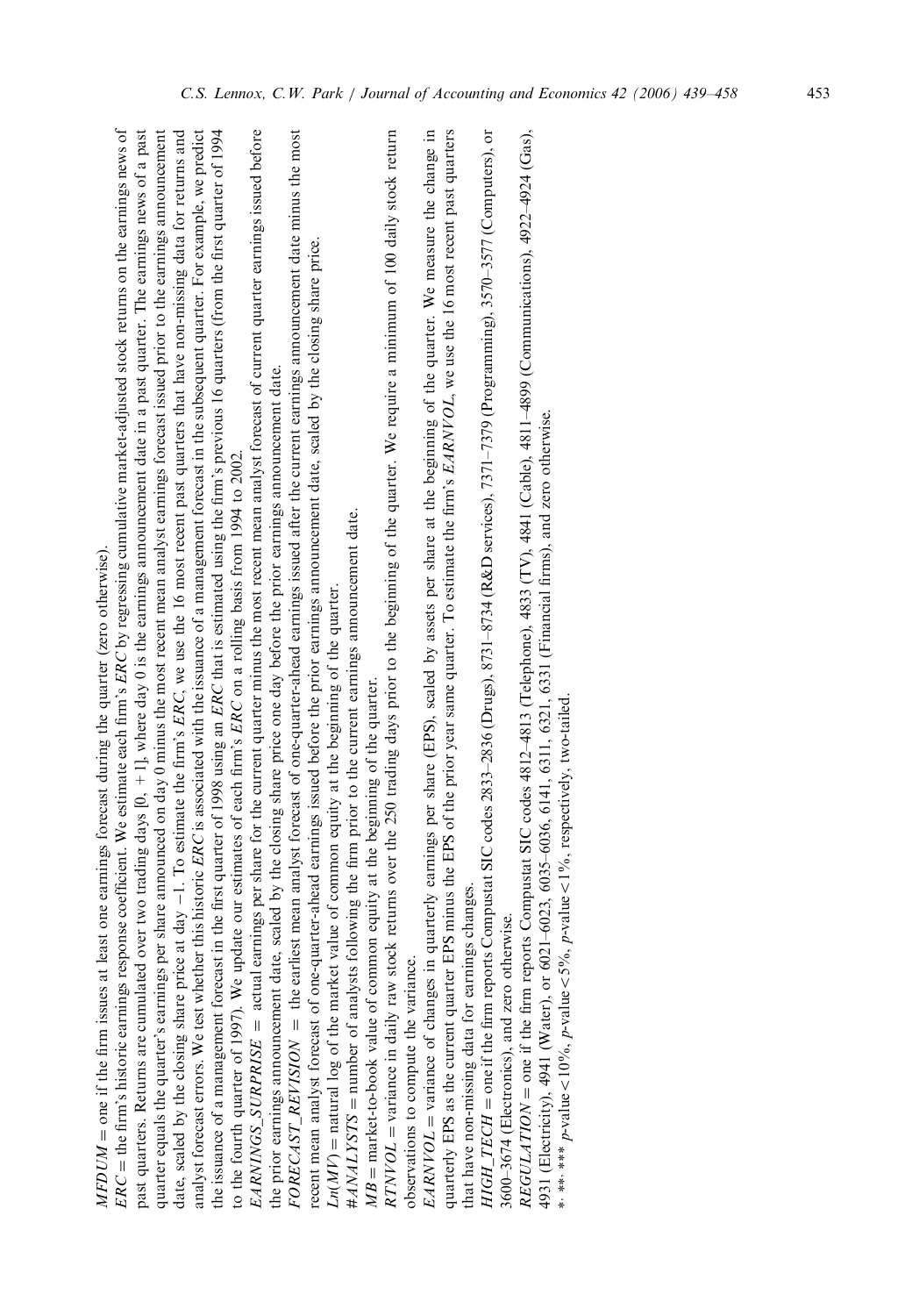To determine the direction of causality, we examine whether the firm's ERC is correlated with future or past decisions to forecast earnings. Specifically, we construct a mean ERC in year  $t$  (*ERC* $)$ ) by averaging over the year's quarterly ERC values. We measure future (past) decisions to issue management forecasts by averaging over the quarterly MFDUM values in year  $t+1$  ( $t-1$ ). We then examine the association between the ERC of year t and the issuance of management forecasts in year  $t+1$  ( $t-1$ ) by estimating

$$
ERC_{t} = \beta_0 + \beta_1 MPDUM_{t+1} + \beta_2 MPDUM_{t-1} + Controls + v.
$$
 (2)

As in Eq. (1), we control for firm size  $(Ln(MV_t))$ , analyst following (#ANALYSTS<sub>t</sub>), the market-to-book ratio  $(MB_t)$ , return volatility  $(RTNVOL_t)$ , and earnings volatility  $(EARNVOL<sub>t</sub>)$ ; we construct annual values for these control variables by averaging over their quarterly values in year t. Eq. (2) also includes high-tech  $(HIGH \, TECH_t)$  and external regulation ( $REGULATION<sub>t</sub>$ ) dummy variables to control for industry-specific variation in ERC. Following [Ali and Zarowin \(1992\)](#page-18-0), in Eq. (2) we introduce a control for earnings persistence ( $PERS<sub>i</sub>$ ) using the earnings-to-price ratio.<sup>12</sup> Our sample is from 1998 to 2002, but we require three consecutive years  $(t-1, t, t+1)$  to estimate Eq. (2). Thus, our regressions are estimated for the 1999 to 2001 period, which yields 2918 annual observations.

As [Table 5](#page-16-0) reports, we find significant positive associations between the firm's ERC and future management forecasts  $(\beta_1 > 0)$ . In contrast, we find insignificant associations between the firm's ERC and past management forecasts ( $\beta_2 = 0$ ). These findings suggest that causality is from the ERC to management forecast issuance, rather than the other way around.

# 4.3. Historic ERC as a proxy for managers' ex ante beliefs

Our maintained assumption is that management beliefs about earnings informativeness are associated with the strength of the market's reaction to the firm's past earnings news. To investigate whether this assumption is valid, we test whether the market reaction to management forecasts is stronger for firms with high ERCs compared to firms with low ERCs by estimating

$$
MFCAR[0, +1] = \theta_0 + \theta_1 MF\_NEWS + \theta_2 MF\_NEWS * HIGH\_ERC + \varepsilon,
$$
 (3)

where  $MFCAR[0, +1]$  equals the two-day  $[0, +1]$  market-adjusted stock return, day 0 is the management forecast date, and MF\_NEWS equals the management's forecast of current quarter earnings minus the analyst consensus forecast issued prior to the management forecast date (AF1), scaled by the closing share price on day  $-1$ . If management issues a range forecast, we subtract the analyst forecast from the mean of the management forecast range. We drop management forecasts that do not provide point or range estimates and management forecasts of annual earnings, leaving us with 5083

 $12$ Specifically, we measure the earnings-to-price ratio as the sum of earnings per share over the prior four quarters divided by the share price at the end of the prior quarter. We then rank firms into groups by their earnings-to-price ratio. We classify all firms with positive earnings into the first nine groups, with approximately equal numbers of firms in each group. All firms with negative earnings are classified as group 10. The earnings of firms in the middle six groups are regarded as predominantly permanent ( $PERS = 1$ ), and the earnings of firms in the top two and bottom two groups are regarded as predominantly transitory ( $PERS = 0$ ). We construct an annual value for the persistence variable by averaging over its quarterly values in year t.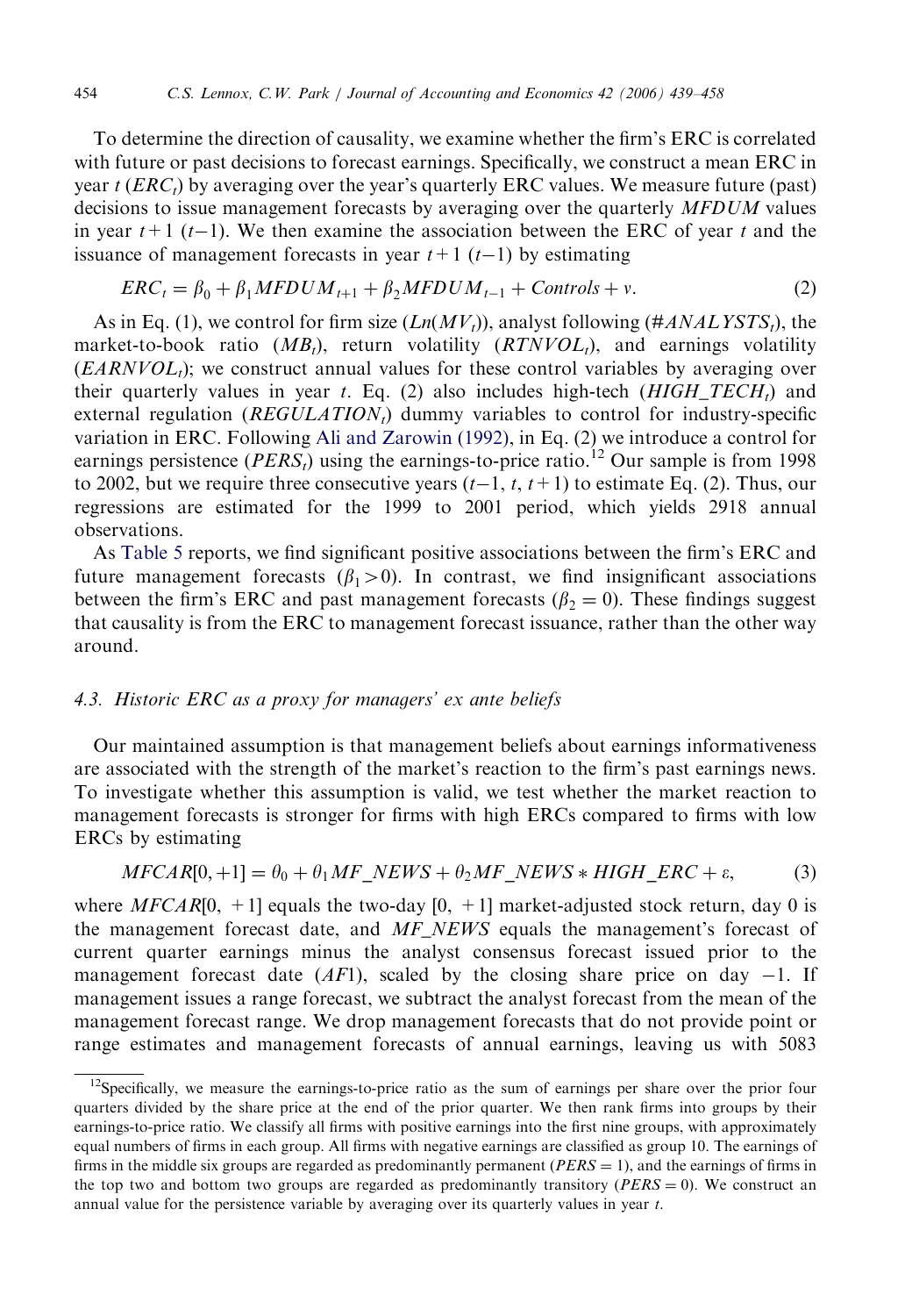|                | Coefft. | $t$ -stat. | Coefft.     | $t$ -stat. | Coefft.     | $t$ -stat. |
|----------------|---------|------------|-------------|------------|-------------|------------|
| $MFDUM_{t+1}$  | 8.564   | $6.42***$  | 4.946       | 3.99***    | 4.392       | $3.55***$  |
| $MFDUM_{t-1}$  | 3.018   | 1.63       | 1.462       | 0.84       | 1.950       | 1.13       |
| $Ln(MV)$ ,     |         |            | 1.035       | $1.73*$    | 0.507       | 0.85       |
| #ANALYSTS,     |         |            | 0.349       | $2.02**$   | 0.405       | $2.38**$   |
| $MB_{t}$       |         |            | 0.860       | $4.05***$  | 0.859       | $4.12***$  |
| RTNVOL         |         |            | 1525.938    | $2.27**$   | 2015.387    | $2.99***$  |
| $EARNVOL_t$    |         |            | $-3251.663$ | $-8.60***$ | $-3068.024$ | $-8.41***$ |
| HIGH_TECH,     |         |            | 4.646       | $1.93*$    | 4.633       | $1.94*$    |
| REGULATION,    |         |            | $-5.075$    | $-3.91***$ | $-4.992$    | $-3.89***$ |
| PERS,          |         |            |             |            | 7.395       | $5.56***$  |
| Intercept      | 7.787   | $10.42***$ | $-5.404$    | $-1.50$    | $-7.327$    | $-2.02**$  |
| # observations | 2918    |            | 2918        |            | 2902        |            |
| $R^2$          | $3.7\%$ |            | $11.8\%$    |            | $13.2\%$    |            |

<span id="page-16-0"></span>Table 5 Tests of causality between management forecasts and earnings informativeness (see Eq. (2))

When estimating the coefficients' standard errors, we use a clustering procedure that accounts for serial dependence across annual observations of a given firm. We include time dummies in the regressions to control for temporal fixed effects; the results are not tabulated.

 $ERC<sub>t</sub>$  = mean value of the firm's earnings response coefficient (*ERC*) in year t (see [Table 4\)](#page-13-0).

 $MPDUM_t$  = mean value of the management forecast dummy (MFDUM) in year t. MFDUM = one if the firm issues at least one earnings forecast during the quarter (zero otherwise).

 $Ln(MV)_t$  = mean of the firm's log of market value in year t.

 $\#ANALYSTS_t = \text{firm's mean analyst following in year } t.$ 

 $MB_t =$  firm's mean market-to-book ratio in year t.

 $RTNVOL<sub>t</sub>$  = mean value of the firm's returns volatility ( $RTNVOL$ ) in year t (see [Table 4](#page-13-0)).

 $EARNVOL<sub>t</sub>$  mean value of the firm's earnings volatility ( $EARNVOL$ ) in year t (see [Table 4](#page-13-0)).

 $HIGH\_TECH_1 =$  one if the firm reports Compustat SIC codes 2833–2836 (Drugs), 8731–8734 (R&D services), 7371–7379 (Programming), 3570–3577 (Computers), or 3600–3674 (electronics), and zero otherwise.

 $REGULATION<sub>t</sub> =$  one if the firm reports Compustat SIC codes 4812–4813 (Telephone), 4833 (TV), 4841 (Cable), 4811–4899 (Communications), 4922–4924 (Gas), 4931 (Electricity), 4941 (Water), or 6021–6023, 6035–6036, 6141, 6311, 6321, 6331 (Financial firms), and zero otherwise.

 $PERS<sub>1</sub>$  mean value of the firm's earnings persistence (PERS) in year t. PERS = one if earnings are predominantly persistent (zero otherwise). Following [Ali and Zarowin \(1992\)](#page-18-0), we rank firms into groups by their earnings-to-price ratio. We classify all firms with positive earnings into the first nine groups, with approximately equal numbers of firms in each group. All firms with negative earnings are classified as group 10. The earnings of firms in the middle six groups are regarded as predominantly permanent, and the earnings of firms in the top two and bottom two groups are regarded as predominantly transitory.

\*, \*\*, \*\*\* p-value  $<10\%$ , p-value  $<5\%$ , p-value  $<1\%$ , respectively, two-tailed.

management forecasts. The dummy variable *HIGH\_ERC* equals one if the firm's ERC is greater than the sample median, and zero otherwise.

The market's reaction to the management forecast news equals  $\theta_1 + \theta_2$  for high-ERC firms and  $\theta_1$  for low-ERC firms. We expect the market reacts more strongly to management forecast news if the firm has a high historic ERC (i.e.,  $\theta_2$  > 0). In untabulated results, our estimate of  $\theta_1$  is 3.323 (*t*-statistic = 17.92) and our estimate of  $\theta_2$  is 3.306 (*t*-statistic = 9.28). Therefore, the market reacts more strongly to the management forecast if the firm has a higher ERC. This result supports our assumption that the firm's historic ERC is a good proxy for how strongly investors will respond to management forecast news.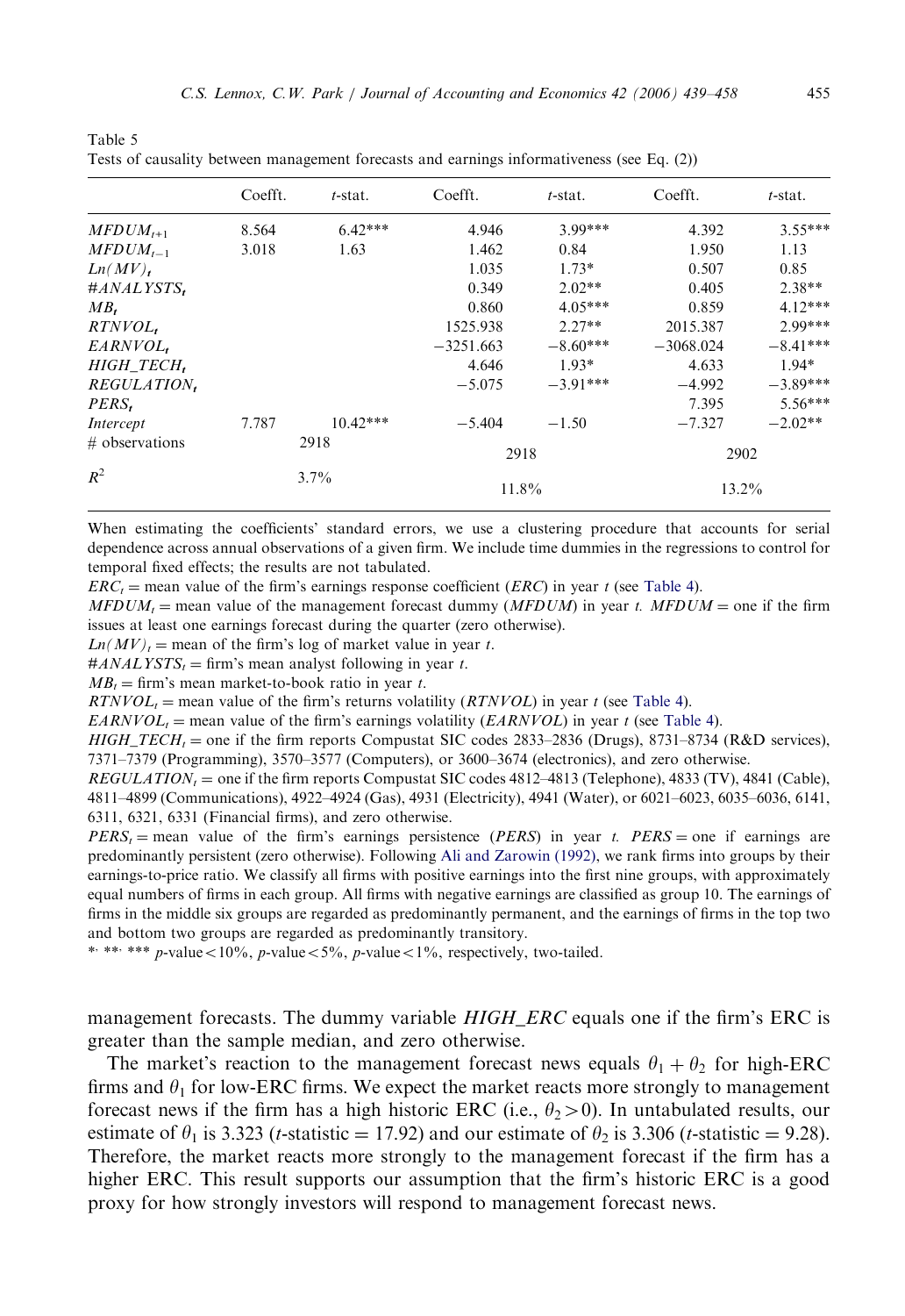#### 4.4. Sensitivity tests

We perform five sensitivity tests; in each test, we find significant positive associations between a firm's historic ERC and management forecast issuance. The results are significant for both good news and bad news management forecasts and findings for the control variables are similar to those tabulated.

First, we re-define the dependent variable to equal the number of management forecasts issued during the quarter rather than the issuance of at least one management forecast. Since the re-defined variable is discrete rather than binary, we estimate the models using a Poisson regression.

Second, we find that 3731 (20%) observations have negative ERC values, indicating that the ERC variable is estimated with considerable noise. Therefore, we winsorize the ERC variable at the top and bottom 20% of the distribution (the winsorized ERC variable ranges from zero to 21.689) and estimate Eq. (1) using the winsorized ERC variable. The results are even more significant than those tabulated. Additionally, we estimate Eq. (1) after dropping observations that have negative  $ERCs$ , and we estimate historic ERCs using the past 20 and 24 quarters as alternatives to the past 16 quarters. In each of these tests, the ERC variable has significantly positive coefficients for both good news and bad news forecasts.

Third, we examine the association between the ERC and management forecasts of neutral or mixed news (recall that we exclude these forecasts from [Table 4](#page-13-0)). The ERC variable has positive and significant coefficients whereas the *EARNINGS SURPRISE* coefficients are insignificant. Therefore, we obtain mixed evidence as to whether managers forecast neutral or mixed news in order to convey earnings information to investors.

Fourth, [Frankel et al. \(1995\)](#page-18-0) find that managers forecast earnings if they intend to raise external financing. We create a variable  $(EXTFIN)$  that equals the issuance of stock (Compustat #84) plus the issuance of debt (Compustat #86) during the current and next quarters, scaled by assets at the beginning of the current quarter. To capture significant financing, we also create a dummy variable that equals one if  $EXT$ *FIN* $\geq 0.05$  (zero otherwise). Our tabulated models do not control for external financing because data are available in only 12,850 firm-quarters and we wish to maximize our sample size. The financing variables are generally significant in the good news models but insignificant in the bad news models.

Finally, we include the following additional controls for risk: stock beta, analyst forecast dispersion, and the variance in earnings levels.<sup>13</sup> We find that the stock beta coefficients are insignificant. The analyst forecast dispersion coefficients are significantly negative in the good news models but insignificant in the bad news models. The earnings volatility coefficients are significantly positive in the bad news models but insignificant in the good news models.

# 5. Conclusion

By forecasting earnings, managers are able to convey value-relevant information to investors. A management forecast is effective in reducing information asymmetry if

<sup>&</sup>lt;sup>13</sup>Waymire (1985) and [Lev and Penman \(1990\)](#page-18-0) measure earnings volatility using the variance in earnings changes whereas [Baginski et al. \(2004\)](#page-18-0) use the variance in earnings levels.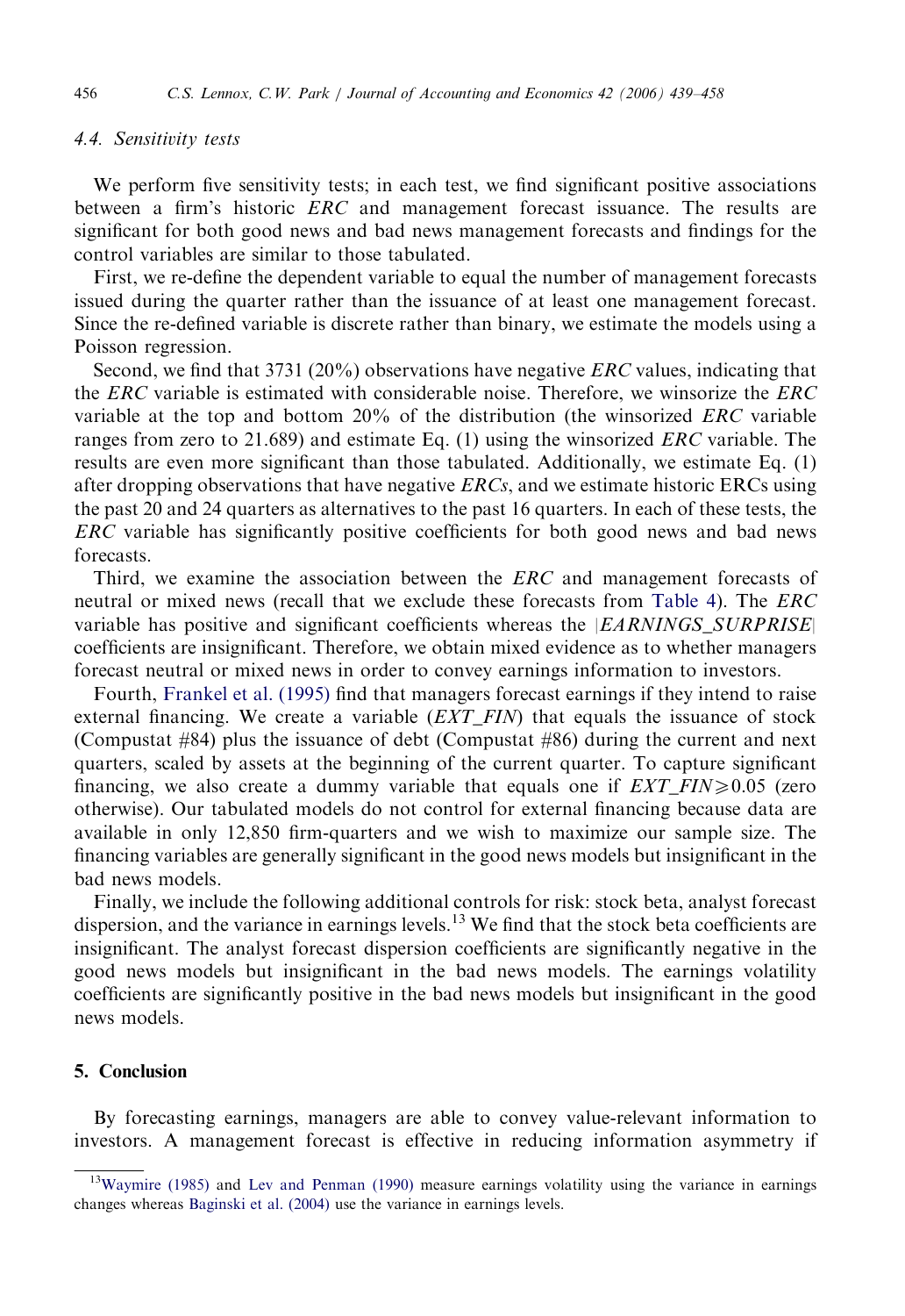<span id="page-18-0"></span>investors perceive that the forecast is informative about the firm's value. Thus, we argue that a manager is more likely to forecast earnings if the manager expects that the market will respond more strongly to the earnings news contained in the forecast. The manager likely anticipates a stronger market response if the market responded more strongly to the earnings news of prior quarters. Accordingly, we predict that managers are more likely to forecast earnings if their firms have larger historic ERCs. Consistent with this prediction, we find that management forecast issuance is positively associated with a firm's historic ERC. This finding obtains for management forecasts both of good news and of bad news. We conclude that managers are more likely to forecast earnings when investors will perceive the earnings news as being more informative of the firm's value.

# **References**

- Ajinkya, B., Gift, M., 1984. Corporate managers' earnings forecasts and symmetrical adjustments of market expectations. Journal of Accounting Research 22, 425–444.
- Ali, A., Zarowin, P., 1992. The role of earnings levels in annual earnings returns studies. Journal of Accounting Research 30, 286–296.
- Association for Investment Management and Research (AIMR), 1993. Financial reporting in the 1990s and beyond.
- Baginski, S., Hassell, J., 1997. Determinants of management forecast precision. Accounting Review 72, 302–312.
- Baginski, S., Hassell, J., Kimbrough, M., 2004. Why do managers explain their earnings forecasts? Journal of Accounting Research 42, 1–29.
- Coller, M., Yohn, T.L., 1997. Management forecasts and information asymmetry: an examination of bid-ask spreads. Journal of Accounting Research 35, 181–191.
- Collins, D.W., Kothari, S.P., 1989. An analysis of inter-temporal and cross-sectional determinants of earnings response coefficients. Journal of Accounting and Economics 11, 143–181.
- Cox, C., 1985. Further evidence on the representativeness of management earnings forecasts. Accounting Review 60, 692–701.
- Diamond, D., 1985. Optimal release of information by firms. Journal of Finance 40, 1071–1094.
- Diamond, D.W., Verrecchia, R.E., 1991. Disclosure, liquidity, and the cost of capital. Journal of Finance 46, 1325–1359.
- Frankel, R., McNichols, M., Wilson, G.P., 1995. Discretionary disclosure and external financing. Accounting Review 70, 135–150.
- Gelb, D.S., Zarowin, P., 2002. Corporate disclosure policy and the informativeness of stock prices. Review of Accounting Studies 7, 33–52.
- Graham, J., Harvey, C., Rajgopal, S., 2005. The economic implications of corporate financial reporting. Journal of Accounting and Economics 1–3, 3–73.
- Hutton, A.P., Miller, G.S., Skinner, D.J., 2003. The role of supplementary statements with management earnings forecasts. Journal of Accounting Research 41, 867–890.
- Imhoff, E.A., Lobo, G., 1992. The effect of ex ante earnings uncertainty on earnings response coefficients. Accounting Review 67, 427–739.
- Kasznik, R., Lev, B., 1995. To warn or not to warn: management disclosures in the face of an earnings surprise. Accounting Review 70, 113–134.
- King, R., Pownall, G., Waymire, G., 1990. Expectations adjustment via timely management forecasts: review, synthesis, and suggestions for future research. Journal of Accounting Literature 9, 113–144.
- Lang, M., Lundholm, R., 1993. Cross-sectional determinants of analyst ratings of corporate disclosures. Journal of Accounting Research 31, 246–271.
- Lev, B., Penman, S., 1990. Voluntary forecast disclosure, nondisclosure, and stock prices. Journal of Accounting Research 28, 49–76.
- Lundholm, R., Myers, L., 2002. Bringing the future forward: the effect of disclosure on the returns-earnings relation. Journal of Accounting Research 40, 809–839.
- Miller, G.S., 2002. Earnings performance and discretionary disclosure. Journal of Accounting Research 40, 173–204.